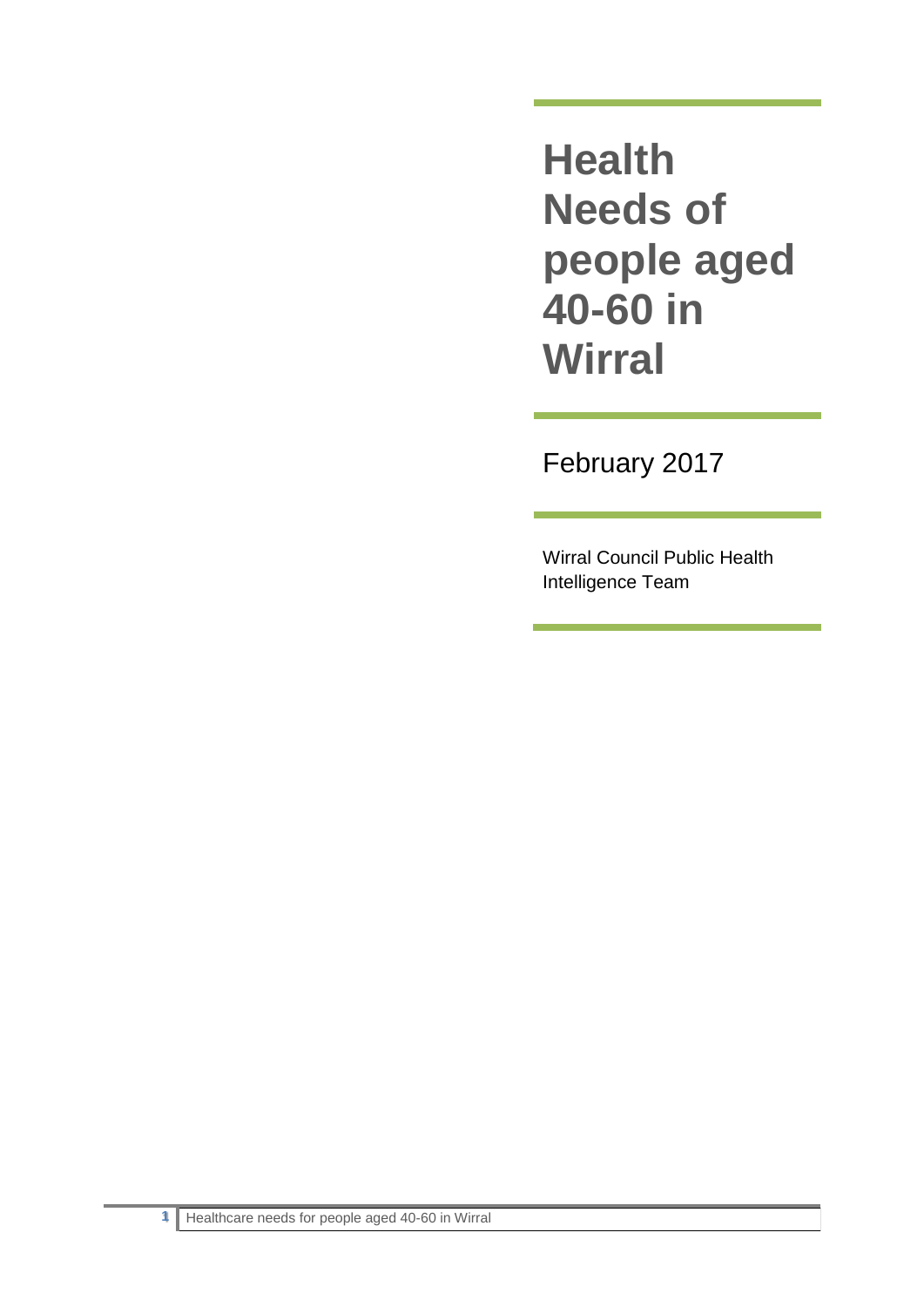# *<b><i>WIRRAL*

# **Healthcare needs of people aged 40-60 in Wirral**

Brendan Collins Research & Development Manager & Public Health Economist Wirral Council Public Health Intelligence Team Wirral Intelligence Service

Tel 0151 666 5159 [brendancollins@wirral.gov.uk](mailto:brendancollins@wirral.gov.uk)

| <b>Version</b><br><b>History</b> | <b>Date</b> | <b>Author</b>          | <b>Reviewer</b>   | <b>Actions</b>          |
|----------------------------------|-------------|------------------------|-------------------|-------------------------|
| Version 0.1                      | 26/01/2017  | <b>Brendan Collins</b> | Sarah Kinsella    | Made some<br>changes    |
| Version 0.2                      | 06/02/2017  | BC.                    | <b>Bev Murray</b> | Made<br>some<br>changes |

#### **Report Overview**

| <b>Abstract</b>                      | This is a review of healthcare and lifestyle data around people aged<br>40-60 in Wirral. 40-60 year olds in Wirral have high rates of lifestyle<br>issues like being overweight or obese, being inactive and drinking<br>too much alcohol. Being overweight or obese and smoking both<br>show a steep social gradient, with more deprived populations more<br>likely to smoke and be overweight/ obese. 40-60 year olds have very<br>high lifetime rates of depression (around 1 in 4). 40-60 years is the<br>time period when rates of some long term conditions like diabetes<br>and hypertension really start to show rapid increases. There are<br>significant inequalities in disease prevalence, with many diseases<br>like diabetes, coronary heart disease and chronic kidney disease<br>being twice as prevalent in people in the most deprived areas<br>compared to the least deprived areas. COPD for example, is 11<br>times more prevalent. Being from deprived groups means<br>experiencing long term conditions like heart disease, COPD and<br>stroke around ten years earlier than people from less deprived<br>groups. A&E presentations are lower for 40-60 year olds than other<br>age groups, as are walk in centre attendances; it may be that this<br>age group are more likely to use primary care than these other<br>services. |
|--------------------------------------|----------------------------------------------------------------------------------------------------------------------------------------------------------------------------------------------------------------------------------------------------------------------------------------------------------------------------------------------------------------------------------------------------------------------------------------------------------------------------------------------------------------------------------------------------------------------------------------------------------------------------------------------------------------------------------------------------------------------------------------------------------------------------------------------------------------------------------------------------------------------------------------------------------------------------------------------------------------------------------------------------------------------------------------------------------------------------------------------------------------------------------------------------------------------------------------------------------------------------------------------------------------------------------------------------------------------------------------------------------|
| Intended or<br>potential<br>audience | <b>Internal</b><br><b>Public Health Department</b><br><b>External</b><br><b>Wirral Clinical Commissioning Group</b>                                                                                                                                                                                                                                                                                                                                                                                                                                                                                                                                                                                                                                                                                                                                                                                                                                                                                                                                                                                                                                                                                                                                                                                                                                      |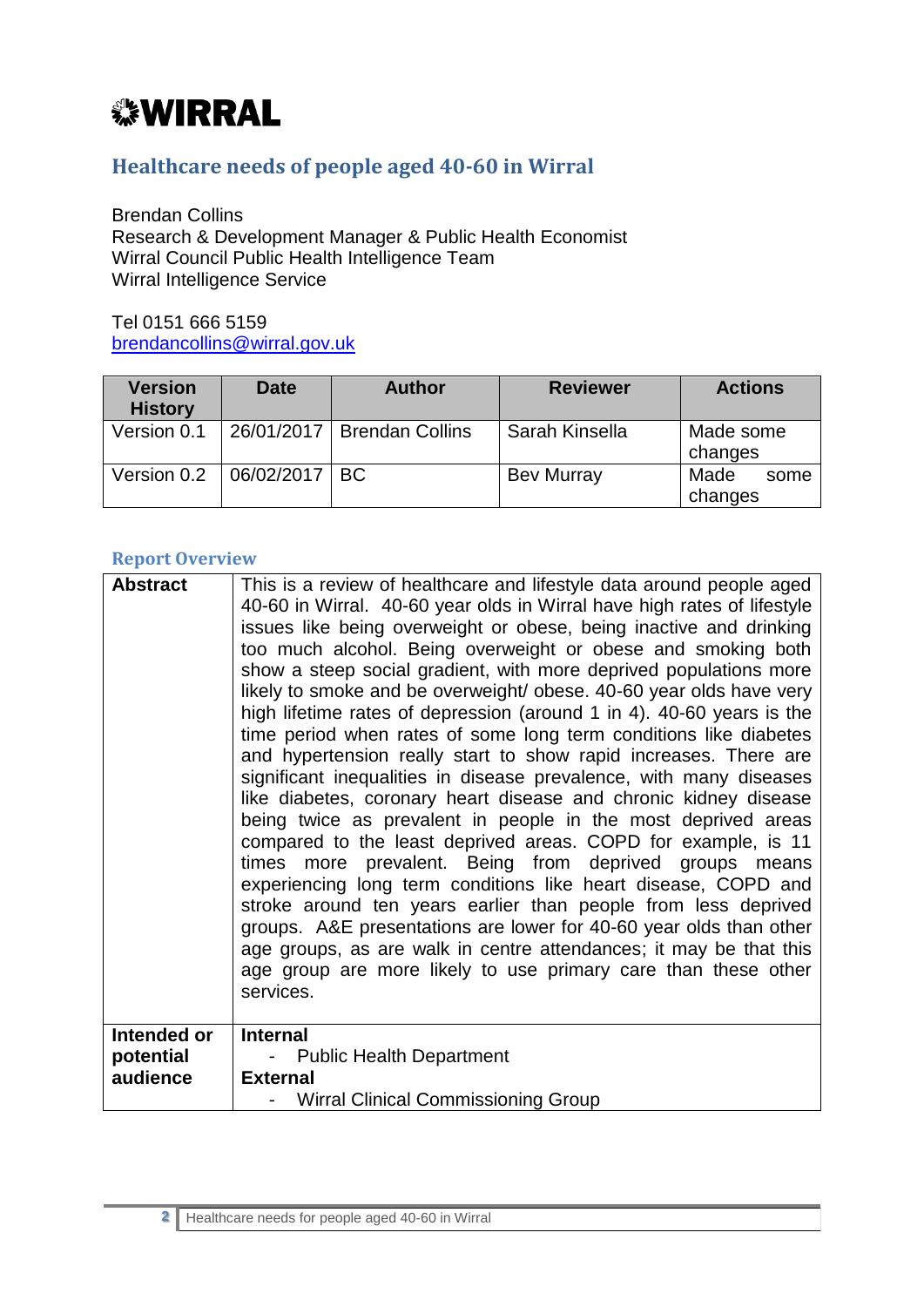# **1. Introduction**

This work has been prompted by Public Health England (PHE)'s work published in January 2017, looking at 40-60 year olds and the changes in health and lifestyle risk factors affecting this age group. From a data perspective a lot of data is available in five year age bands so much of the local data spans the 40-59 age groups (20 year span) rather than 40-60 (21 year span).

Age 40-60 is an age bracket where many people will be enjoying good health, but people who have long term conditions or disabilities may see deterioration in their quality of life. People are at risk of trauma and injury, or of mental health or alcohol problems. People who have comorbid depression and long term conditions may be at high risk of deterioration of their health status. People may be going through life changes such as becoming unemployed, early retirement, divorce or separation, bereavements or children leaving home. And these life events may cause changes in their levels of wellbeing. Risk factors like poverty, damp, pollution, adverse childhood experiences, and lifestyle factors like smoking, alcohol, diet, obesity and physical activity will play a big part in whether people are enjoying good health or are starting to see their health deteriorate. A considerable cause of ill health in this age group is musculoskeletal problems like chronic lower back and neck pain, which can have limited treatments. This age range provides a good opportunity for people to change their lifestyle or to have health problems like high cholesterol or hypertension diagnosed and treated.

## **2. Summary of Issues Affecting 40-60 year olds**

- 40-60 year olds in Wirral have high rates of lifestyle issues like being overweight or obese, being inactive and drinking too much alcohol.
- Being overweight or obese and smoking both show a steep social gradient, with more deprived populations more likely to smoke and be overweight/ obese.
- 40-60 year olds have very high lifetime rates of depression (around 1 in 4).
- 40-60 years is the time period when rates of some long term conditions like diabetes and hypertension really start to show rapid increases.
- There are significant inequalities in disease prevalence, with many diseases like diabetes, coronary heart disease and chronic kidney disease being twice as prevalent in people in the most deprived areas compared to the least deprived areas. COPD for example, is 11 times more prevalent. Being from deprived groups means experiencing long term conditions like heart disease, COPD and stroke around ten years earlier than people from less deprived groups.
- A&E presentations are lower for 40-60 year olds than other age groups, as are walk in centre attendances; it may be that this age group are more likely to use primary care than these other services.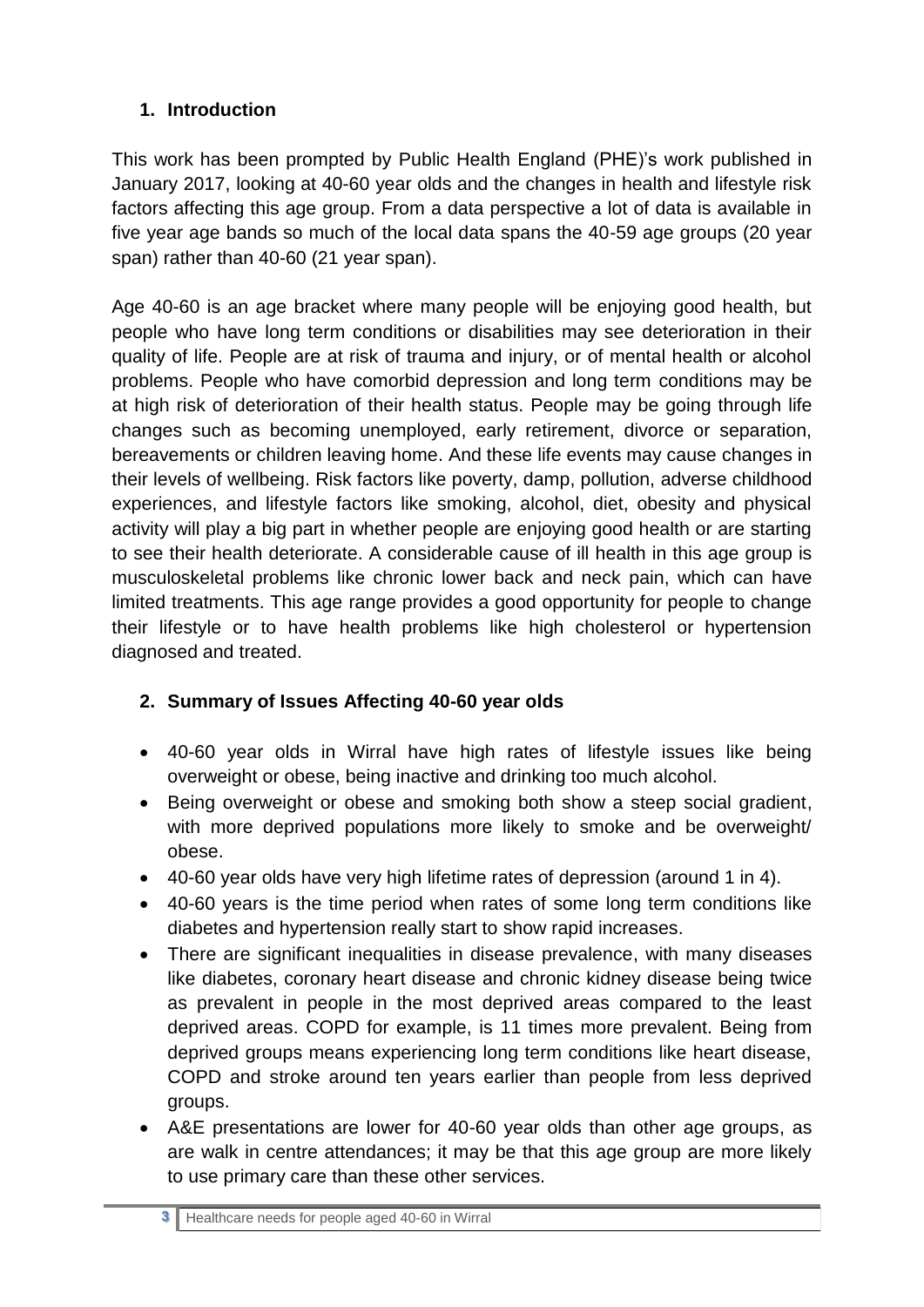## **3. National Data on 40-60 year olds**

A recent analysis by  $PHE^1$  of Health Survey for England (HSfE) data looked at changes over 20 years (1991-93 to 2011-13) in risk factor and health status for 40- 60 year olds. This found that:

- A much greater proportion of men and women were obese or severely obese - the proportion of 40 to 60 year old men who are overweight or obese has increased from 66.7% in 1991 to 1993 to 76.8% in 2011 to 2013, and for females the figure has risen from 54.8% to 63.4%.
- Alcohol abstainers had increased in men and women, while harmful drinking had most likely increased as well – although changes in measurement and recommended units mean we cannot be certain about this.
- The proportion of 40-60 year old smokers has reduced significantly from 29% to 22% in men, and from 29% to 20% in women. Some of this is due to people moving to e-cigs with 5% of this age group using e-cigs, although smoking fell significantly before e-cig use became widespread.
- Self-reported prevalence of diabetes and mental disorders had more than doubled in males and females, while prevalence of heart problems in men had increased considerably as well. The increase in mental disorders may in part reflect greater awareness and diagnosis of mental health.

Overall, this suggested that, in comparison in comparison to twenty years ago:

Men aged 40 to 60 are:

- more likely to be obese
- less likely to smoke and less likely to drink alcohol (although most do still drink alcohol)
- more likely to suffer from a heart condition
- more likely to have diabetes
- more likely to report suffering from a mental health disorder

Women aged 40 to 60 are:

- more likely to be obese:
- less likely to smoke and less likely to drink alcohol (although most do still drink alcohol)
- more likely to have diabetes
- more likely to report suffering from a mental health disorder

**4** Healthcare needs for people aged 40-60 in Wirral

<sup>1</sup> 1 [https://www.gov.uk/government/publications/changes-in-the-behaviour-and-health-of-40-to-60-year](https://www.gov.uk/government/publications/changes-in-the-behaviour-and-health-of-40-to-60-year-olds/changes-in-the-behaviour-and-health-of-40-to-60-year-olds-between-1991-to-1993-and-2011-to-2013)[olds/changes-in-the-behaviour-and-health-of-40-to-60-year-olds-between-1991-to-1993-and-2011-to-](https://www.gov.uk/government/publications/changes-in-the-behaviour-and-health-of-40-to-60-year-olds/changes-in-the-behaviour-and-health-of-40-to-60-year-olds-between-1991-to-1993-and-2011-to-2013)[2013](https://www.gov.uk/government/publications/changes-in-the-behaviour-and-health-of-40-to-60-year-olds/changes-in-the-behaviour-and-health-of-40-to-60-year-olds-between-1991-to-1993-and-2011-to-2013)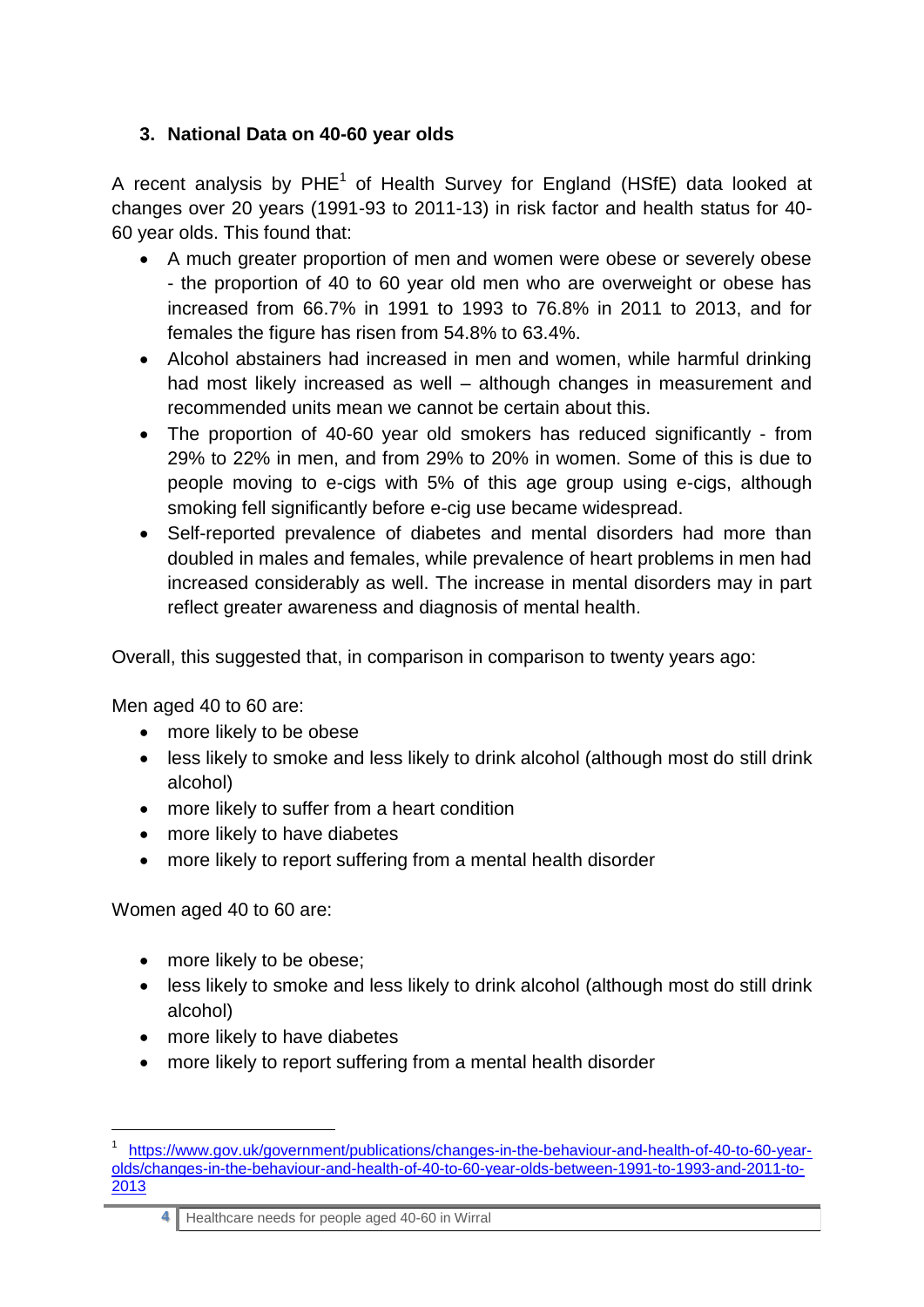This analysis looked in detail at three lifestyle risk factors (drinking too much, being inactive, and being overweight or obese) and how many people in England had zero, one, two or all three risks. Being inactive was defined as less than 30 minutes of moderate physical activity in a week. This analysis (shown in [Table 1\)](#page-4-0) found a high prevalence of overweight and obesity in this age group (around 70%), high rates of unhealthy drinking in males (34%), and high rates of inactivity in females (32%). It is important to note that recommended maximum alcohol consumption for men only reduced from 21 to 14 units per week in early 2016, so it is possible that in future men will reduce their drinking based on this advice.

It may be that future interventions should be focused on people who have two or more risks. In terms of health inequalities, previous research (also using HSfE for 2003 and 2008) has shown that unhealthy lifestyle behaviours (smoking, excessive alcohol use, poor diet, and low levels of physical activity) tend to cluster together and impose a significant health loss in the most deprived populations.<sup>2</sup> Inequalities in rates of obesity have increased significantly over the last 20 years. This clustering has been proposed as a contributory factor to the 'alcohol paradox' where people from more deprived areas actually drink less on average than more affluent people, but are more likely to suffer harmful consequences of alcohol.<sup>3</sup>

<span id="page-4-0"></span>

|                | Table 1. Estimated proportion of people with three risk factors, age 40-60, from Health Survey for |  |  |  |  |  |  |
|----------------|----------------------------------------------------------------------------------------------------|--|--|--|--|--|--|
| England, 2014. |                                                                                                    |  |  |  |  |  |  |

|                                                    | <b>England</b> |       |       |
|----------------------------------------------------|----------------|-------|-------|
| <b>Risk factor</b>                                 | Men            | Women | All   |
| Drinking over CMO guidelines (14 units of alcohol) | 33.6%          | 18.4% | 25.9% |
| Inactive                                           | 22.7%          | 32.3% | 27.6% |
| Overweight or obese                                | 75.9%          | 63.3% | 69.5% |

|                 | <b>England</b> |       |       |
|-----------------|----------------|-------|-------|
| Number of risks | Men            | Women | All   |
| zero            | 12.6%          | 21.0% | 16.8% |
| one risk        | 47.9%          | 46.2% | 47.0% |
| two risks       | 35.0%          | 29.2% | 32.1% |
| three risks     | 4.5%           | 3.6%  | 4.1%  |

**5** Healthcare needs for people aged 40-60 in Wirral

<sup>2</sup> Buck, D. & Frosini, F. (2014) *Clustering of unhealthy behaviours over time. Implications for policy and practice.* The King's Fund. Available from:<http://www.kingsfund.org.uk/sites/files/kf/clustering-of-unhealthy-behaviours-over-time-appendices.pdf>

<sup>&</sup>lt;sup>3</sup> Beard, E., Brown, J., West, R., Angus, C., Brennan, A., Holmes, J., & Michie, S. (2016). Deconstructing the Alcohol Harm Paradox: A Population Based Survey of Adults in England PloS ONE 11(9) e0160666 A Population Based Survey of Adults in England. PloS ONE, 11(9), <http://journals.plos.org/plosone/article?id=10.1371/journal.pone.0160666#sec016>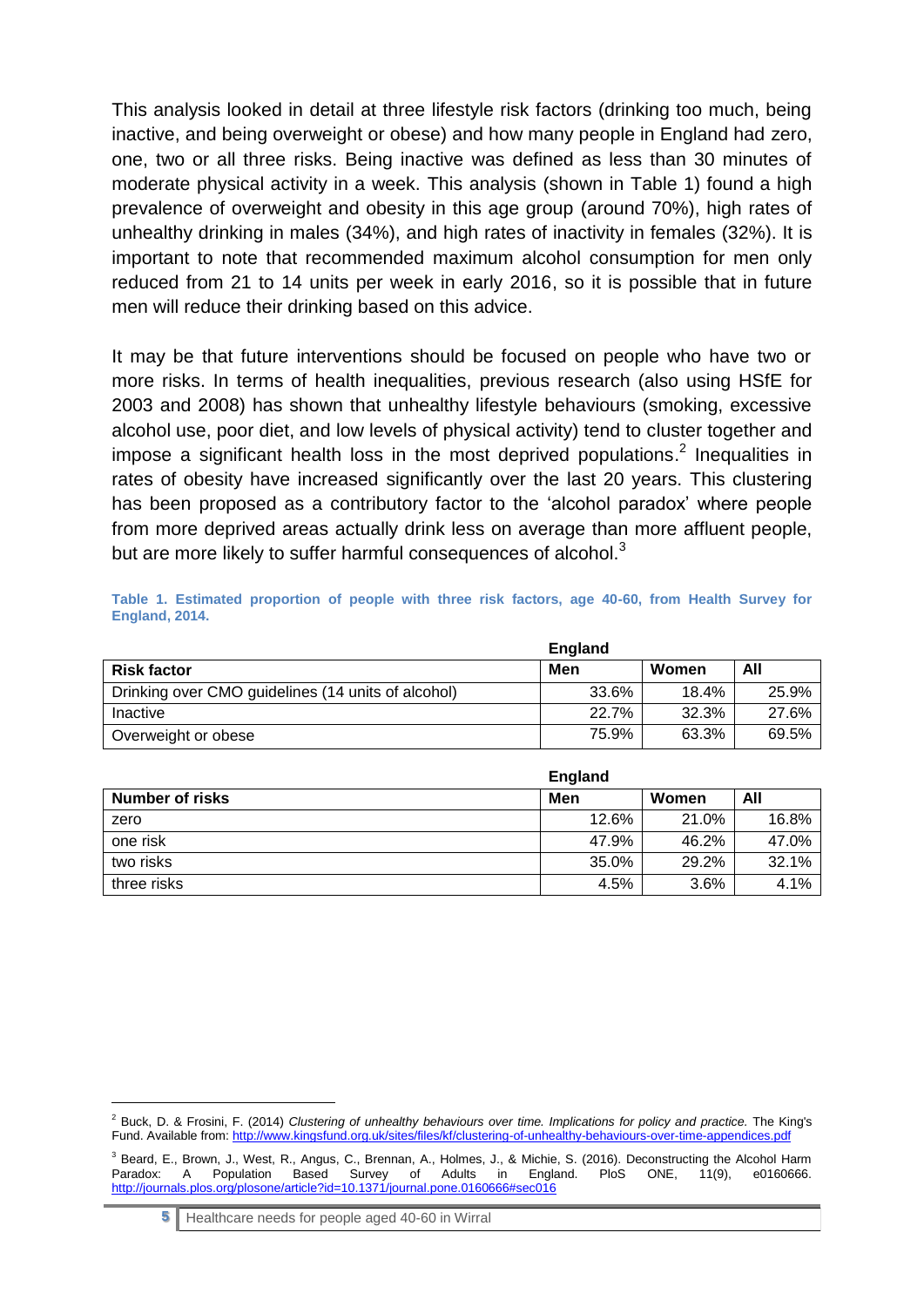#### **4. Local Lifestyle Estimates for Wirral**

Local estimates were produced using available data sources for Wirral. These sources may use different survey methods and so produce different results than the national Health Survey for England, meaning any comparison may subject to some uncertainty. We estimated the proportion of people drinking above the CMO guidelines using data for 40-60 year olds in Wirral from the 2013 North West Mental Wellbeing Survey (NWMWBS). This survey seemed to implausibly overestimate the number of alcohol abstainers in Wirral, so to adjust for this we included only individuals who reported alcohol unit consumption and assumed that 10% of individuals were abstainers which fits in with previous estimates of alcohol consumption. <sup>4</sup> Overall this suggested that men in Wirral may be 15% more likely to drink over the guideline, and women 13% more likely, compared to England as a whole. The inactivity data was also from the NWMWBS, and suggested that men were 37% more likely to be inactive and women were 7% more likely to be inactive than the England average. The overweight and obesity figures were based on Active People Survey data for all adults in Wirral (2013-15) and simply applied the ratio of overweight and obesity in the whole population to the 40-60 age group; this suggested that overweight and obesity was around 3% higher in Wirral. There will be a lot of uncertainty around this estimate however.

To estimate the proportion of people with one or more risks we assumed that as prevalence of these three risk factors (alcohol, inactive, overweight/obese) was around 18% higher on average, 18% of people with zero risks would spill over into the next category of having one risk, and so on. This may not be a very robust methodology so the results should be treated with caution. Overall this suggested that 6.8% of men and 4.6% of women may have all three risk factors and are putting themselves at increased risk of diseases like CVD, cancer, diabetes and liver disease. It may be that efforts can be focused on these groups. Programmes like NHS Healthchecks may be a good opportunity to identify people and motivate them to change their lifestyle.

Another methodology could be attempted for this by applying the relationship between lifestyle and demographic factors like deprivation, age, gender, from the Health Survey for England to the Wirral population, but it may not necessarily produce more reliable results.

<sup>4</sup> NWPHO, modelled estimated based on general lifestyle survey 2009. http://www.lape.org.uk/downloads/alcoholestimates2011.pdf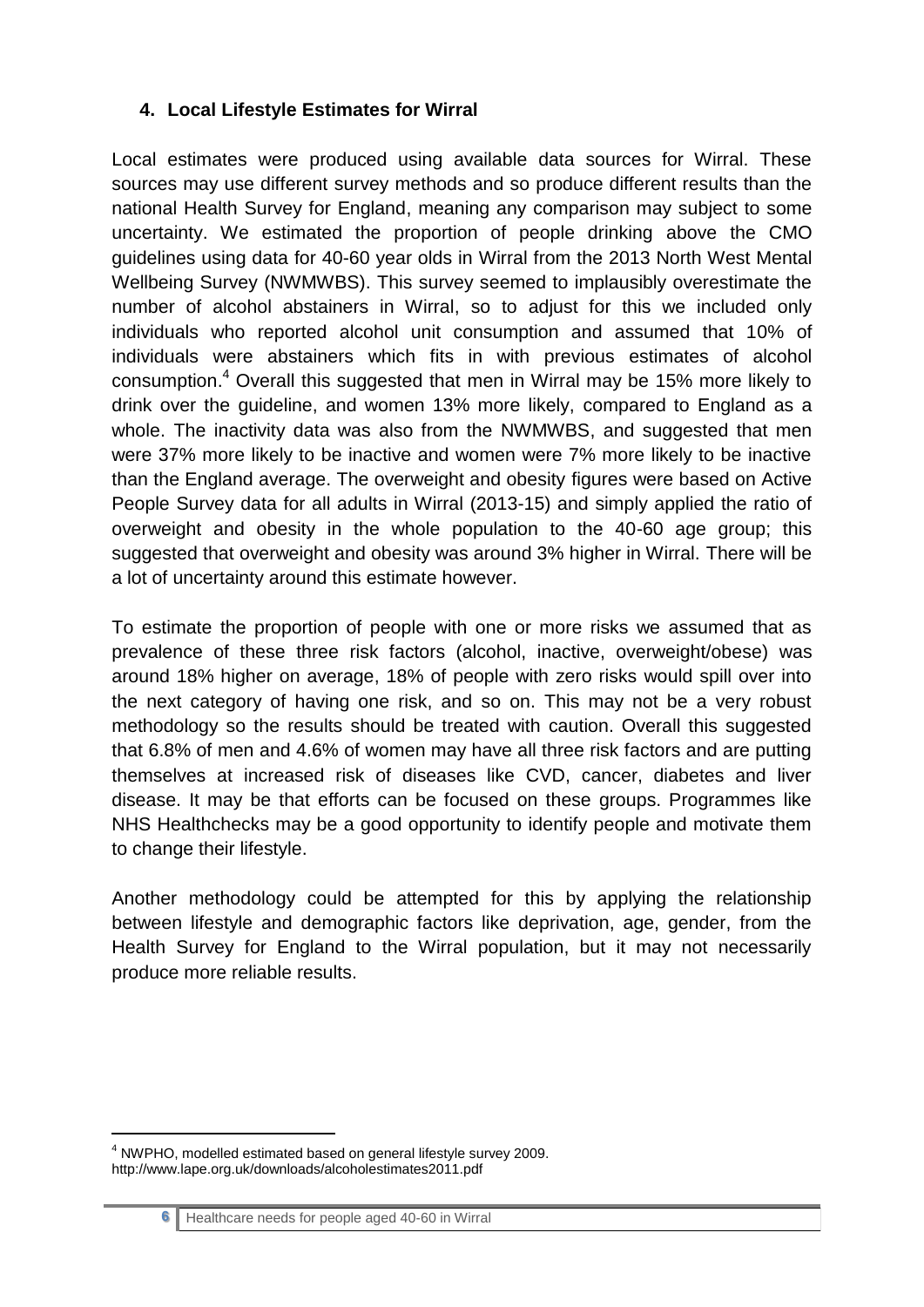<span id="page-6-0"></span>**Table 2. Estimated proportion of people with three risk factors, age 40-60, Wirral. Alcohol and inactivity based on NW Mental Wellbeing Survey 2013; overweight or obese based on Active People Survey, 2013- 15.**

|                                         | Wirral |       |       |                                    |
|-----------------------------------------|--------|-------|-------|------------------------------------|
| <b>Risk factor</b>                      | Men    | Women | All   | <b>Ratio</b><br>Wirral:<br>England |
| Drinking over CMO guidelines (14 units) | 38.6%  | 20.9% | 30.2% | 1.17                               |
| Inactive                                | 31.2%  | 34.7% | 33.1% | 1.20                               |
| Overweight or obese                     | 78.1%  | 65.2% | 71.5% | 1.03                               |

|                        | Wirral |       |       |
|------------------------|--------|-------|-------|
| <b>Number of risks</b> | Men    | Women | All   |
| zero                   | 5.6%   | 17.3% | 11.3% |
| one risk               | 50.2%  | 47.9% | 49.2% |
| two risks              | 37.3%  | 30.2% | 33.8% |
| three risks            | 6.8%   | 4.6%  | 5.8%  |

## **5. Local Long Term Conditions Data**

We used data from the CCG's long term conditions tool to look at lifetime prevalence of long term conditions in 40-59 year olds. This has data which covers around 89% of the Wirral population (around 281,000 people). It has disease prevalence in the same categories used in the Quality and Outcomes Framework (QOF). This data currently does not include some common illnesses like anxiety, liver disease, anaemia, migraines, vision or hearing loss, osteoarthritis, or chronic back or neck pain.

It is important to recognise that this is diagnosed lifetime prevalence only; disease prevalence is a function of the number of people alive with a disease, and some diseases are lifelong like hypertension, while people can recover from some diseases like childhood asthma. Consequently, this data is more accurate for those diseases individuals do *not* typically recover completely from, like CHD, diabetes, stroke, COPD, heart failure. It is less accurate for diseases like depression, severe mental illness, asthma and cancer where people can recover. In addition, we cannot infer incidence (number of new cases) from this data.

For 40-59 year olds, depression was the most common illness recorded in the tool, having being diagnosed in one in four people at some point in their lifetime. This is much higher than the national prevalence of mental illness which was reported as 7.4% in females and 5.8% in males from 2011 to 2013 Health Survey for England. The most recent Adult Psychiatric Morbidity Survey (APMS) for England reported around 4.5% prevalence of depressive episode in the past week for this age group.<sup>5</sup> It would be interesting to look at this in the context of prescribing rates for

<sup>5</sup> Stansfeld, S., Clark, C., Bebbington, P., King, M., Jenkins, R., & Hinchliffe, S. (2016). Chapter 2: Common mental disorders. In S. McManus, P. Bebbington, R. Jenkins, & T. Brugha (Eds.), Mental health and wellbeing in England: Adult Psychiatric Morbidity Survey 2014. Leeds: NHS Digital.

**<sup>7</sup>** Healthcare needs for people aged 40-60 in Wirral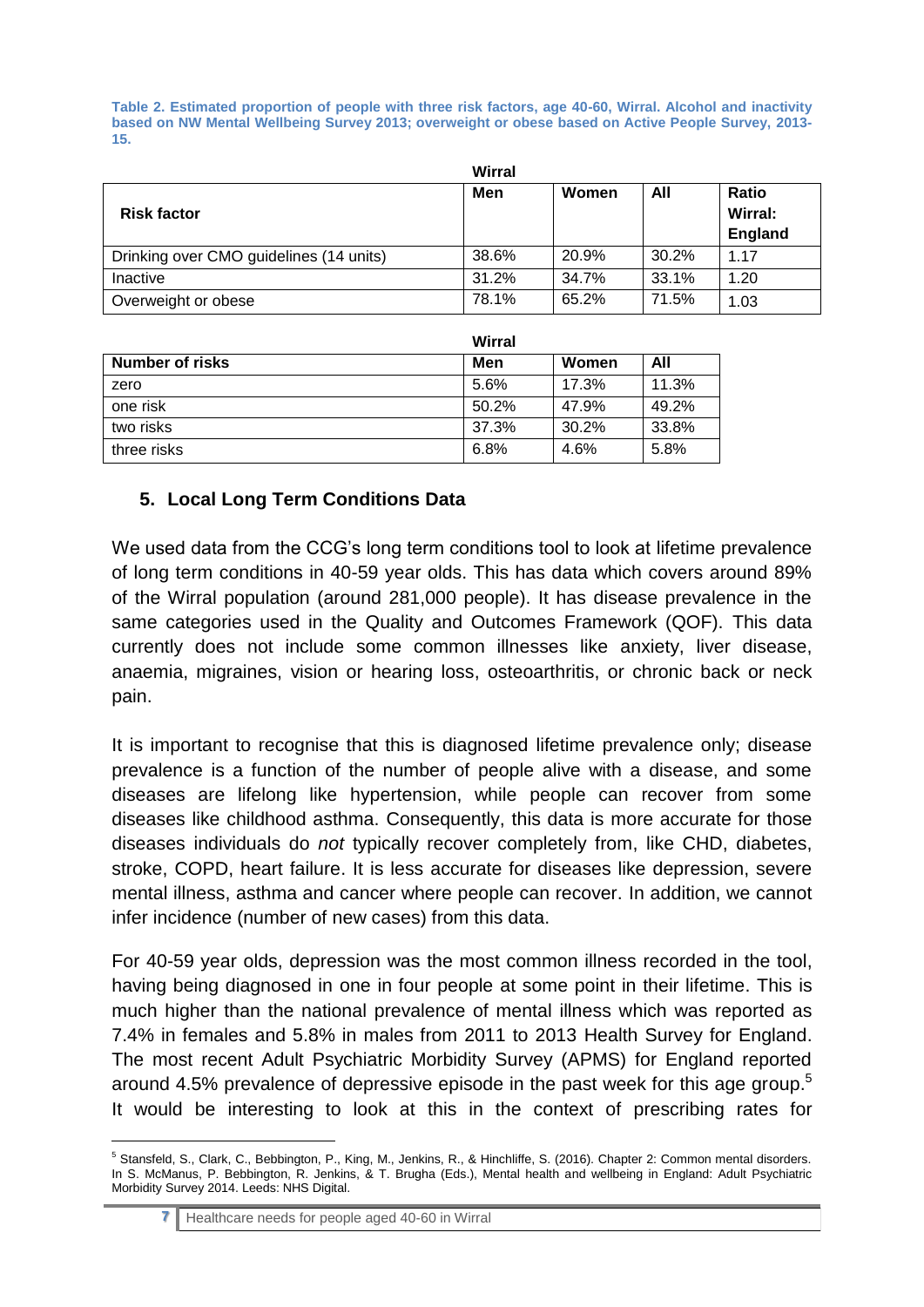antidepressant drugs, and also referral rates into the IAPT (Increasing Access to Psychological Therapies) Service for this age group. This lifetime prevalence of depression in this age group may be higher because they are a cohort where antidepressant medication has been available to them in primary care through their adult lives, whereas before SSRI (selective serotonin reuptake inhibitor) type drugs were licensed in the late 1980s, prescribing for depression was generally restricted to Consultant Psychiatrists rather than GPs, and would be for more severe depression.

The age range 40-59 is where prevalence of diseases like hypertension and diabetes really start to creep up, with diagnosed hypertension increasing from 4.6% in 40-44 year olds to 21.3% in 55-59 year olds, and diabetes increasing from 2.7% to 8.4%. It is estimated that around 31,000 adults (11.5%) in Wirral have impaired glucose tolerance (pre-diabetes or non-diabetic hyperglycaemia), a large proportion of whom may be in this age group. Cancer lifetime prevalence increases from 1.0% to 3.8% - Wirral is significantly higher than England for cancer incidence and cancer mortality in under 75s.<sup>6</sup>

The smoking and obesity data in this sample may be biased as it will be collected more often for people with long term conditions than people without. BMI was measured for around 38% of individuals aged 40-59; 74% of people were either overweight or obese, which is slightly higher than the estimate in [Table 2](#page-6-0) of 71%. There is a very steep social gradient in weight with prevalence of severe obesity (BMI over 40), but underweight is also more than twice as high in the most deprived compared to the least deprived quintile [\(Figure 1\)](#page-9-0). Weight categories should be interpreted as lying across a distribution, so people from the most deprived quintile are less likely to be overweight than the least deprived quintile, but this is probably only because the distribution is skewed towards more obesity (i.e. more are obese than overweight).

<u>.</u>

<sup>6</sup> https://www.cancerdata.nhs.uk/dashboard#?tab=Trends&ccg=12F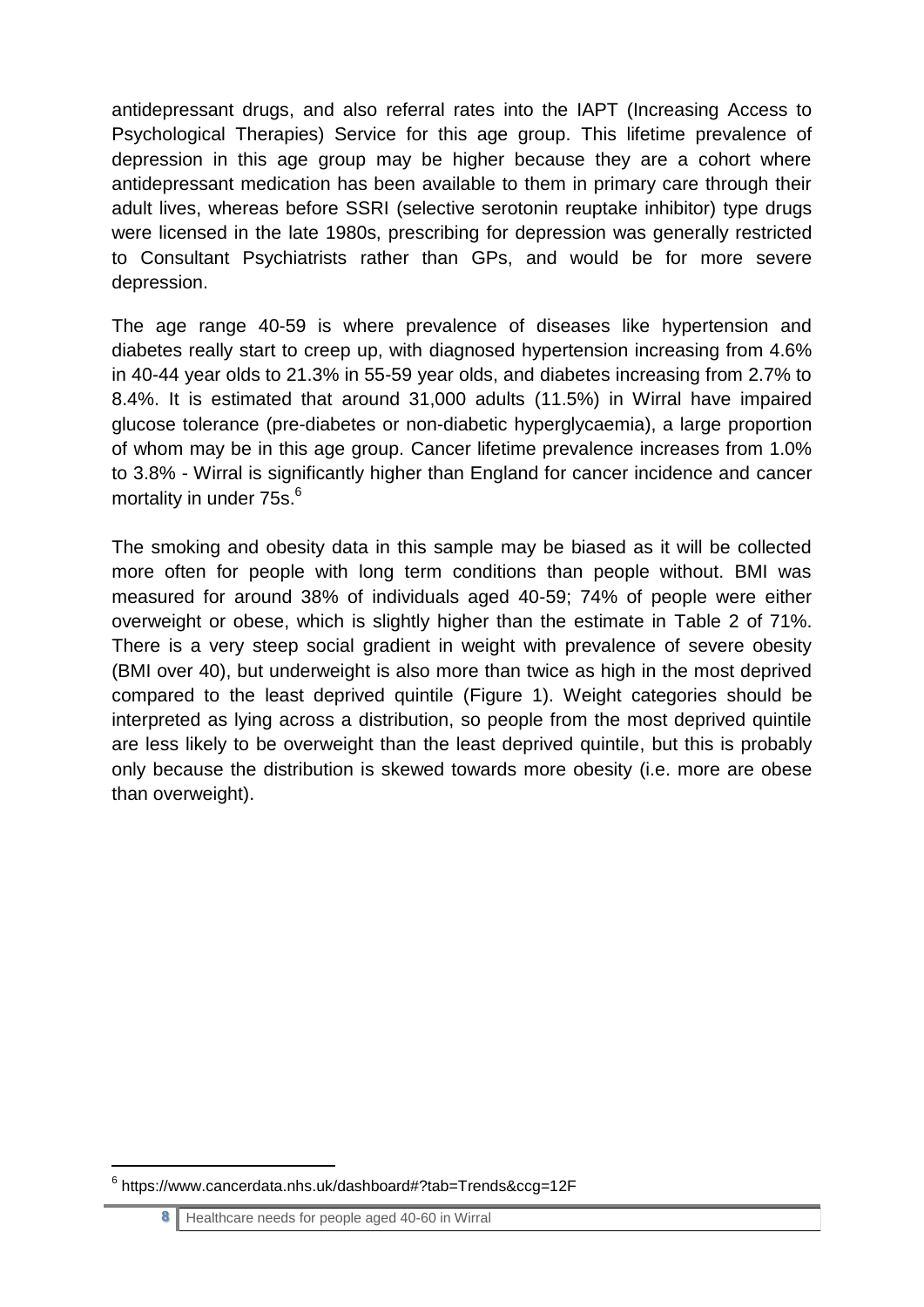| <b>Disease Group</b>                         | All ages | <40   | Age 40-59 | $60+$ |
|----------------------------------------------|----------|-------|-----------|-------|
| Average number of long term conditions       | 0.67     | 0.26  | 0.65      | 1.49  |
| <b>Diabetes</b>                              | 5.4%     | 0.7%  | 5.3%      | 14.8% |
| Hypertension                                 | 14.4%    | 0.5%  | 12.3%     | 44.2% |
| <b>CHD (Coronary Heart Disease)</b>          | 3.5%     | 0.0%  | 1.7%      | 12.7% |
| <b>Atrial Fibrillation</b>                   | 2.3%     | 0.0%  | 0.8%      | 8.5%  |
| <b>Heart Failure</b>                         | 0.9%     | 0.0%  | 0.3%      | 3.2%  |
| <b>Stroke</b>                                | 1.1%     | 0.0%  | 0.5%      | 3.7%  |
| <b>Chronic Kidney Disease</b>                | 0.1%     | 0.0%  | 0.0%      | 0.4%  |
| Cancer                                       | 3.1%     | 0.3%  | 2.3%      | 9.7%  |
| <b>Palliative Care</b>                       | 3.3%     | 0.1%  | 1.1%      | 12.4% |
| Asthma                                       | 11.8%    | 13.5% | 11.2%     | 9.1%  |
| COPD (Chronic Obstructive Pulmonary Disease) | 2.4%     | 0.0%  | 1.6%      | 7.8%  |
| Depression                                   | 16.7%    | 9.9%  | 25.5%     | 19.6% |
| Dementia                                     | 0.8%     | 0.0%  | 0.0%      | 3.4%  |
| Learning Disability                          | 0.2%     | 0.2%  | 0.3%      | 0.1%  |
| Mental Health (Severe Mental Illness)        | 0.3%     | 0.2%  | 0.5%      | 0.3%  |
| Epilepsy                                     | 1.3%     | 1.0%  | 1.7%      | 1.6%  |
| Osteoporosis                                 | 2.8%     | 0.1%  | 1.1%      | 10.2% |
| Obesity                                      | 9.5%     | 4.0%  | 13.0%     | 16.1% |
| <b>Current Smoker</b>                        | 9.7%     | 7.5%  | 14.0%     | 9.2%  |

#### **Table 3. Lifetime disease prevalence by age in Wirral, data as of October 2016.**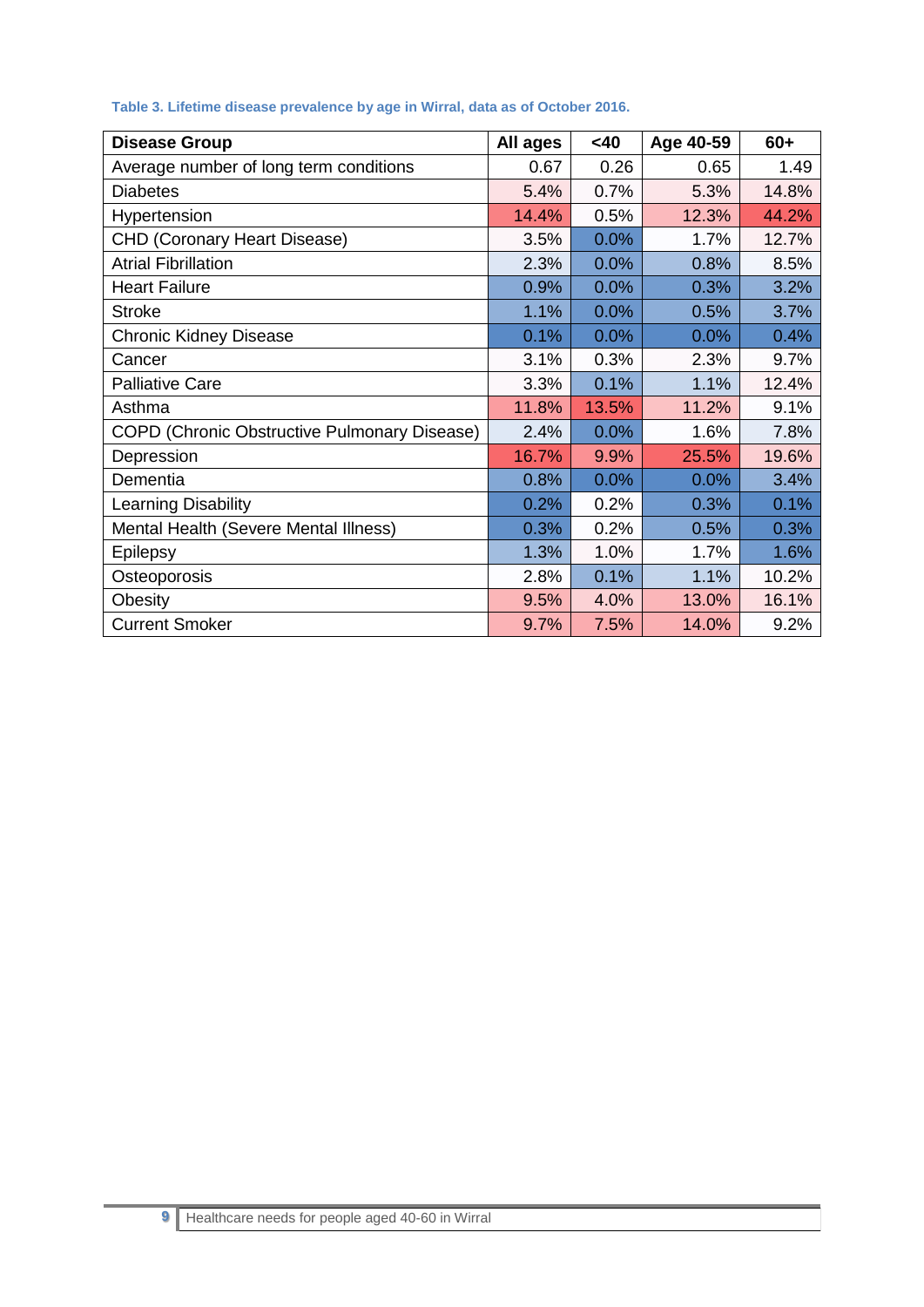| <b>Disease Group</b>                   | 30-34 | 35-39 | 40-44 | 45-49 | 50-54 | 55-59 | 60-64 | 65-69 |
|----------------------------------------|-------|-------|-------|-------|-------|-------|-------|-------|
| Average number of long term conditions | 0.42  | 0.45  | 0.50  | 0.57  | 0.69  | 0.83  | 1.01  | 1.25  |
| <b>Diabetes</b>                        | 1.0%  | 1.6%  | 2.7%  | 4.0%  | 5.7%  | 8.4%  | 10.2% | 13.6% |
| Hypertension                           | 0.9%  | 2.0%  | 4.6%  | 8.5%  | 14.1% | 21.3% | 28.8% | 38.3% |
| <b>CHD</b>                             | 0.0%  | 0.1%  | 0.4%  | 0.9%  | 2.0%  | 3.5%  | 5.6%  | 9.2%  |
| <b>Atrial Fibrillation</b>             | 0.1%  | 0.2%  | 0.3%  | 0.5%  | 0.9%  | 1.5%  | 2.6%  | 4.6%  |
| <b>Heart Failure</b>                   | 0.1%  | 0.1%  | 0.1%  | 0.1%  | 0.3%  | 0.6%  | 0.8%  | 1.4%  |
| Stroke                                 | 0.0%  | 0.1%  | 0.1%  | 0.3%  | 0.6%  | 1.1%  | 1.7%  | 2.2%  |
| Chronic Kidney Disease                 | 0.0%  | 0.0%  | 0.0%  | 0.0%  | 0.1%  | 0.1%  | 0.1%  | 0.2%  |
| Cancer                                 | 0.6%  | 0.9%  | 1.0%  | 1.8%  | 2.7%  | 3.8%  | 5.7%  | 8.1%  |
| <b>Palliative Care</b>                 | 0.1%  | 0.2%  | 0.3%  | 0.6%  | 1.2%  | 2.2%  | 3.5%  | 6.3%  |
| Asthma                                 | 15.7% | 13.9% | 12.5% | 11.4% | 11.0% | 9.8%  | 9.9%  | 9.1%  |
| <b>COPD</b>                            | 0.0%  | 0.1%  | 0.4%  | 1.1%  | 1.9%  | 2.9%  | 4.8%  | 6.8%  |
| Depression                             | 21.0% | 23.0% | 25.1% | 25.7% | 25.5% | 25.4% | 24.1% | 21.5% |
| Dementia                               | 0.0%  | 0.0%  | 0.0%  | 0.0%  | 0.0%  | 0.1%  | 0.3%  | 0.6%  |
| Learning Disability                    | 0.3%  | 0.2%  | 0.3%  | 0.3%  | 0.3%  | 0.2%  | 0.2%  | 0.2%  |
| <b>Mental Health</b>                   | 0.4%  | 0.5%  | 0.5%  | 0.5%  | 0.5%  | 0.5%  | 0.4%  | 0.3%  |
| Epilepsy                               | 1.4%  | 1.7%  | 1.8%  | 1.7%  | 1.8%  | 1.7%  | 1.6%  | 1.7%  |
| Osteoporosis                           | 0.1%  | 0.2%  | 0.3%  | 0.5%  | 1.2%  | 2.3%  | 4.4%  | 7.1%  |
| Obesity                                | 7.8%  | 8.1%  | 10.3% | 12.2% | 13.8% | 15.4% | 16.8% | 18.5% |
| <b>Current Smoker</b>                  | 13.3% | 12.7% | 14.3% | 14.9% | 13.7% | 13.1% | 12.0% | 11.0% |

**Table 4. Long term conditions lifetime prevalence by age 30-69 in Wirral (5 year age bands); data as of October 2016.**

<span id="page-9-0"></span>

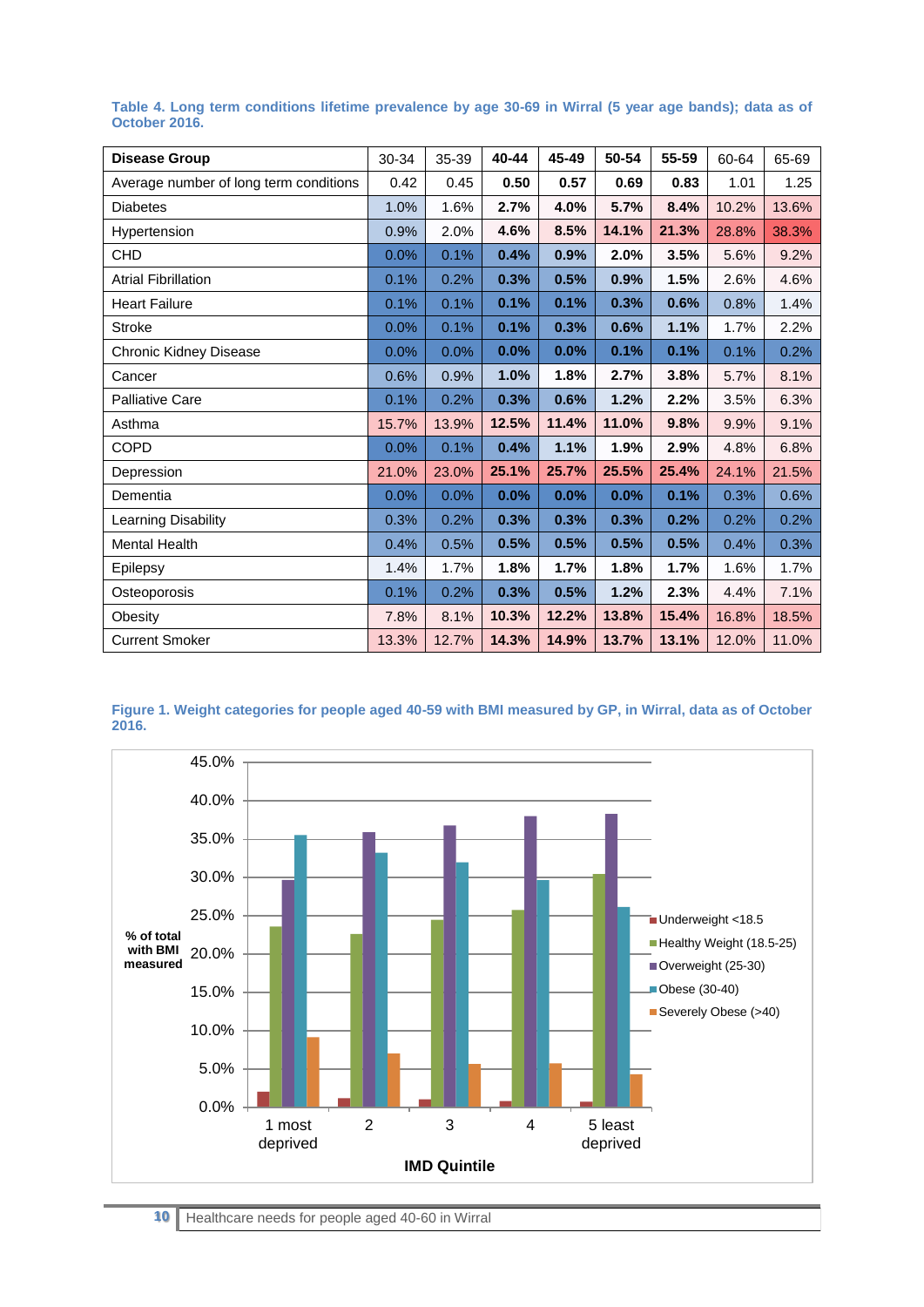In terms of inequalities in disease prevalence, many diseases had a higher prevalence in the most deprived quintile of the population nationally. COPD (chronic lung disease) for example, was nearly 11 times higher in the most deprived quintile. Dementia cases were rare in this age group, but there were more in the most deprived quintile. Many diseases were around twice as prevalent in the most deprived quintile compared to the least deprived quintile such as diabetes, coronary heart disease, chronic kidney disease, and learning disability. Cancer and atrial fibrillation on the other hand, were actually higher in individuals from the least deprived quintile. Severe mental illness was nearly three times higher in the most deprived quintile. Interestingly, given that COPD was 11 times higher, smoking was around five times higher which may indicate that wealth is a protective factor against smoking-related disease. It is important to note however, that COPD prevalence is a legacy of historical smoking prevalence over many years, so there will be large differences in numbers of cigarettes smoked per day and other risk factors such as exposure to industrial pollution. Around 90% of COPD is caused by tobacco smoke.<sup>7</sup>

<u>.</u>

<sup>7</sup> https://www.ncbi.nlm.nih.gov/pmc/articles/PMC2672326/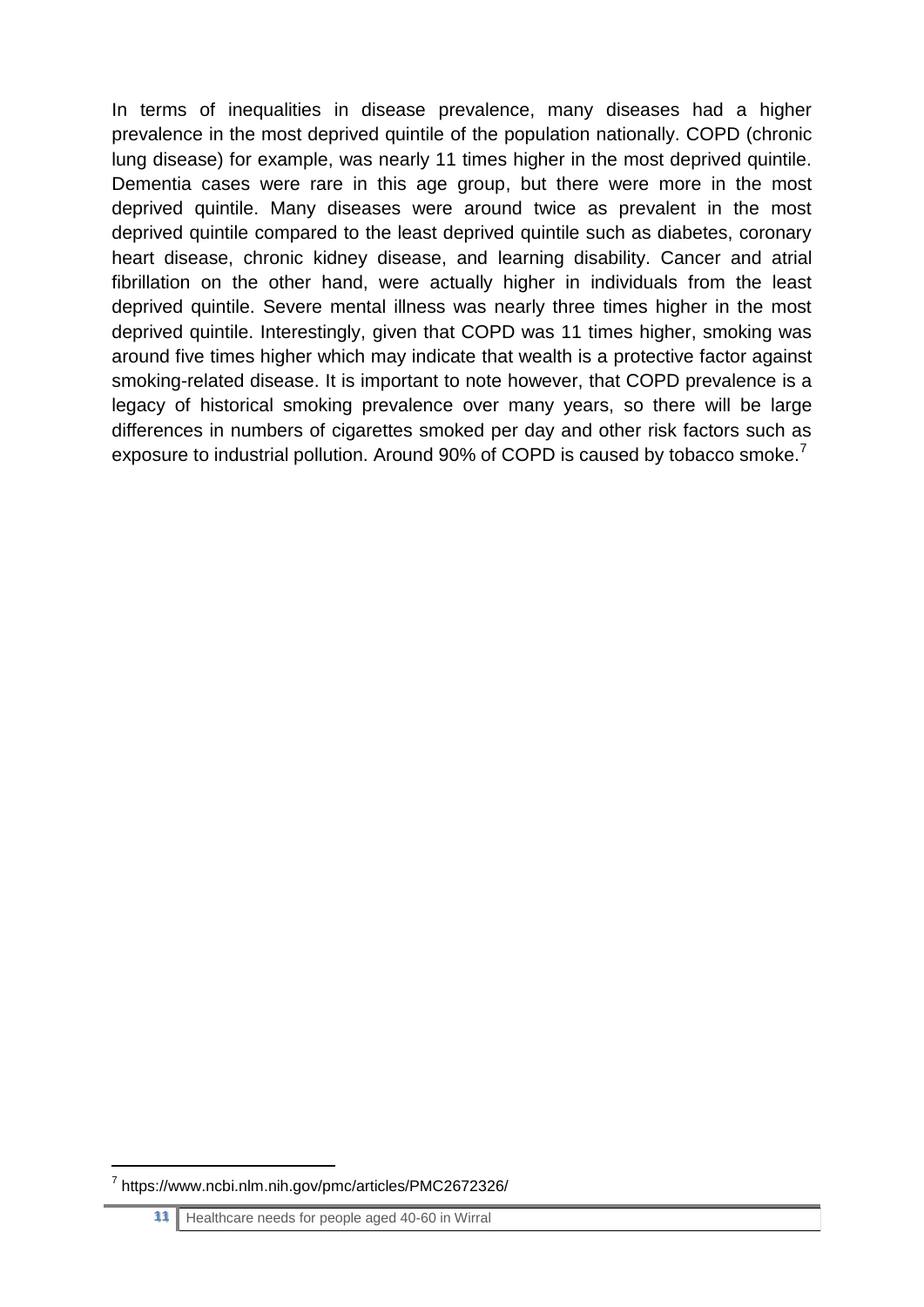**Table 5. Long Term Conditions; Lifetime Prevalence in Wirral 40-59 year olds, most deprived, and least deprived.**

| <b>Indicator</b>                             | Age 40-59<br><b>Wirral average</b> | Age 40-59 most<br>deprived | Age 40-59<br>least<br>deprived | <b>Prevalence</b><br>ratio most:<br>least deprived<br>in 40-59 year<br>olds |
|----------------------------------------------|------------------------------------|----------------------------|--------------------------------|-----------------------------------------------------------------------------|
| Average number of<br>long term<br>conditions | 0.65                               | 0.82                       | 0.50                           | 1.65                                                                        |
| <b>Diabetes</b>                              | 5.3%                               | 7.3%                       | 3.5%                           | 2.08                                                                        |
| Hypertension                                 | 12.3%                              | 13.9%                      | 10.1%                          | 1.38                                                                        |
| <b>CHD</b>                                   | 1.7%                               | 2.4%                       | 1.1%                           | 2.17                                                                        |
| <b>Atrial Fibrillation</b>                   | 0.8%                               | 0.8%                       | 0.9%                           | 0.86                                                                        |
| <b>Heart Failure</b>                         | 0.3%                               | 0.5%                       | 0.2%                           | 2.92                                                                        |
| <b>Stroke</b>                                | 0.5%                               | 0.7%                       | 0.4%                           | 1.94                                                                        |
| Chronic Kidney<br><b>Disease</b>             | 0.0%                               | 0.1%                       | 0.0%                           | 2.13                                                                        |
| Cancer                                       | 2.3%                               | 2.0%                       | 2.6%                           | 0.76                                                                        |
| <b>Palliative Care</b>                       | 1.1%                               | 1.3%                       | 0.8%                           | 1.75                                                                        |
| Asthma                                       | 11.2%                              | 12.5%                      | 10.3%                          | 1.22                                                                        |
| <b>COPD</b>                                  | 1.6%                               | 3.4%                       | 0.3%                           | 11.79                                                                       |
| Depression                                   | 25.5%                              | 33.2%                      | 17.9%                          | 1.86                                                                        |
| Dementia                                     | 0.0%                               | 0.1%                       | 0.0%                           | 13.31                                                                       |
| Learning Disability                          | 0.3%                               | 0.3%                       | 0.1%                           | 2.23                                                                        |
| <b>Mental Health</b>                         | 0.5%                               | 0.7%                       | 0.2%                           | 3.73                                                                        |
| Epilepsy                                     | 1.7%                               | 2.5%                       | 0.9%                           | 2.85                                                                        |
| Osteoporosis                                 | 1.1%                               | 1.2%                       | 1.0%                           | 1.13                                                                        |
| Obesity                                      | 13.0%                              | 16.3%                      | 9.2%                           | 1.77                                                                        |
| <b>Current Smoker</b>                        | 14.0%                              | 24.7%                      | 5.2%                           | 4.79                                                                        |

The most prevalent combinations of health conditions for 40-59 year olds were around the combination of depression with other diseases, which is not a surprise as 25% of people had a lifetime diagnosis of depression. It is perhaps more surprising that there isn't a greater level of crossover between some other disease groups, like hypertension and CHD, etc.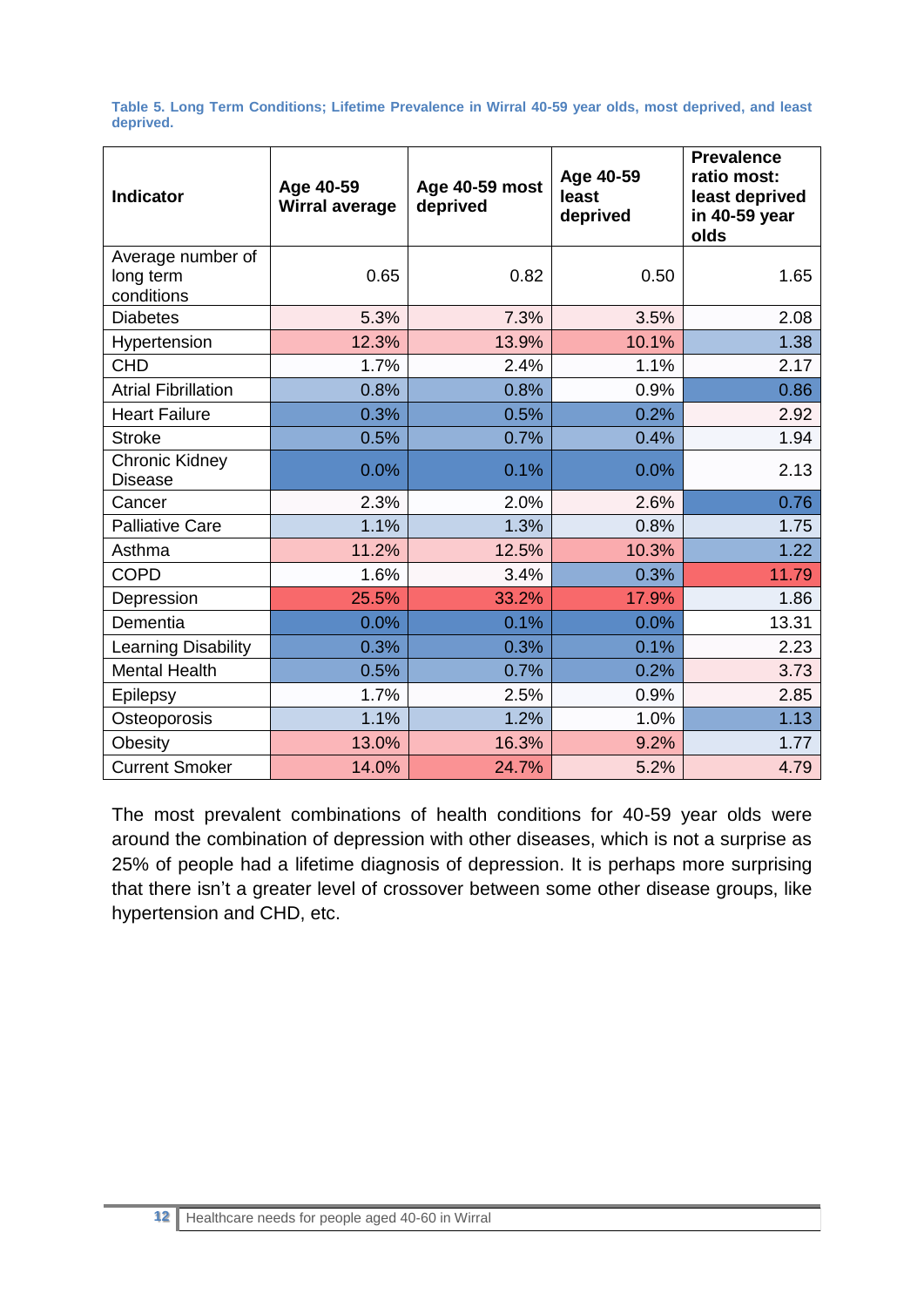| <b>Combination of conditions</b>                           | N      | % of total |
|------------------------------------------------------------|--------|------------|
| [Depression]                                               | 12,541 | 15.7%      |
| [Asthma]                                                   | 4,483  | 5.6%       |
| [Hypertension]                                             | 4,413  | 5.5%       |
| [Asthma] [Depression]                                      | 2,042  | 2.6%       |
| [Depression] [Hypertension]                                | 1,593  | 2.0%       |
| [Diabetes]                                                 | 1,180  | 1.5%       |
| [Cancer]                                                   | 869    | 1.1%       |
| [Diabetes] [Hypertension]                                  | 849    | 1.1%       |
| [Epilepsy]                                                 | 552    | 0.7%       |
| [Depression] [Diabetes]                                    | 527    | 0.7%       |
| [Asthma] [Hypertension]                                    | 520    | 0.7%       |
| [Depression] [Diabetes] [Hypertension]                     | 378    | 0.5%       |
| [CHD]                                                      | 360    | 0.5%       |
| [Cancer] [Depression]                                      | 335    | 0.4%       |
| [COPD]                                                     | 318    | 0.4%       |
| [Osteoporosis]                                             | 292    | 0.4%       |
| [Atrial Fibrillation]                                      | 261    | 0.3%       |
| [COPD] [Depression]                                        | 259    | 0.3%       |
| [Depression] [Epilepsy]                                    | 256    | 0.3%       |
| [Asthma] [Depression] [Hypertension]                       | 255    | 0.3%       |
| [Depression] [Osteoporosis]                                | 160    | 0.2%       |
| [CHD] [Depression]                                         | 158    | 0.2%       |
| [CHD] [Hypertension]                                       | 154    | 0.2%       |
| [Asthma] [Diabetes]                                        | 140    | 0.2%       |
| [Depression] [Mental Health]                               | 133    | 0.2%       |
| [Cancer] [Hypertension]                                    | 130    | 0.2%       |
| [Asthma] [Depression] [Diabetes]                           | 129    | 0.2%       |
| [Asthma] [Diabetes] [Hypertension]                         | 112    | 0.1%       |
| Other combinations (less than 100 people with combination) | 3,614  | 4.5%       |
| No health conditions                                       | 42,852 | 54%        |
| <b>Total</b>                                               | 79,865 | 100%       |

**Table 6. Combinations of lifetime long term conditions in 40-59 year olds, data for c.89% of Wirral population, data as of October 2016.**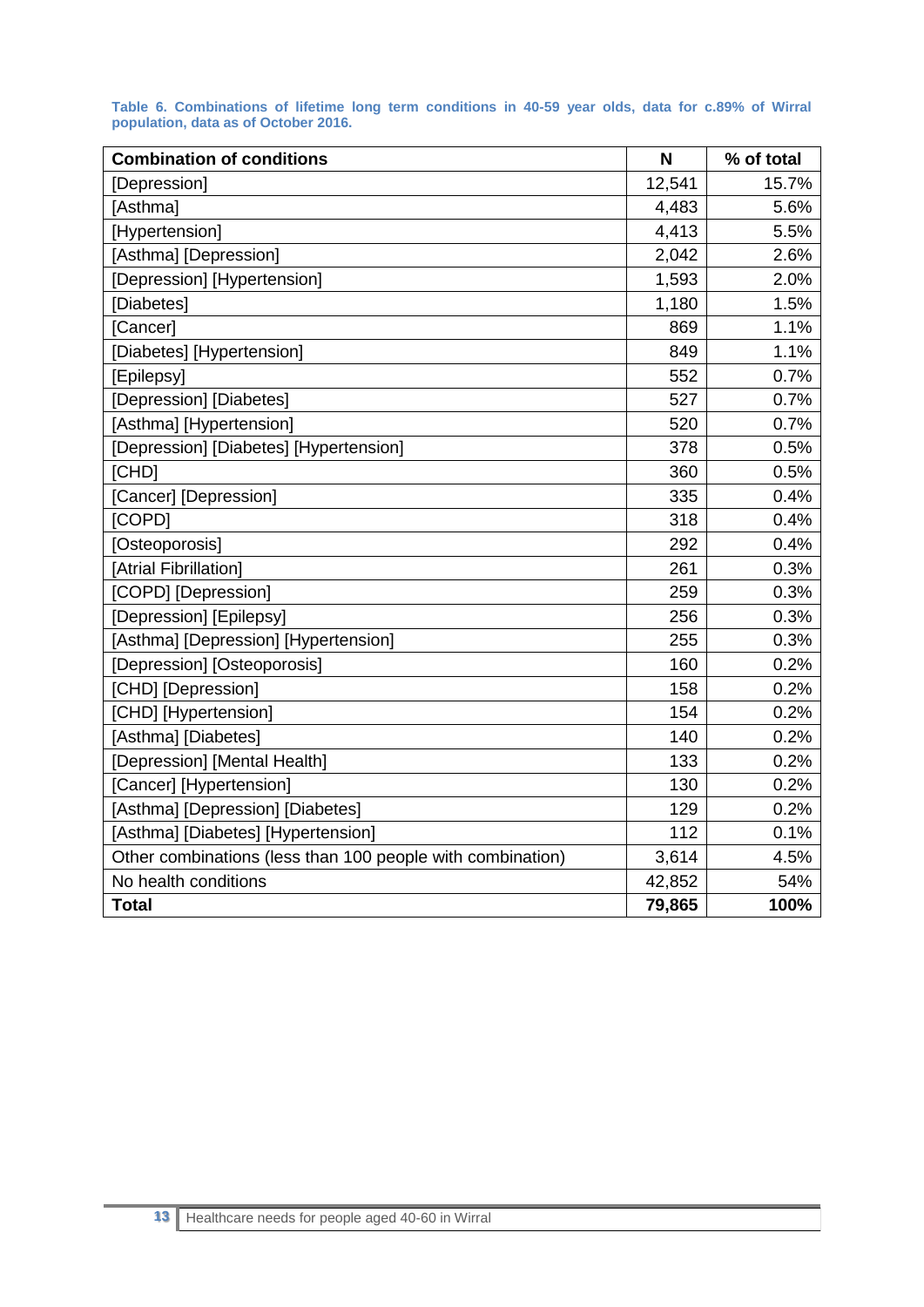## **6. Cancer Incidence and Mortality**

Cancer incidence and mortality data is available from PHE. This data is available for 25-49 and 50-59 year olds, but a large proportion of cancer in 25-49 year olds will be in 40-49 year olds. The most common cancer was breast cancer, followed by all other sites, lung cancer, colorectal, skin and prostate cancer [\(Table 7\)](#page-13-0). The biggest number of deaths were from lung cancer, followed by other sites, breast cancer, and colorectal. Informing people in these age groups on how to recognise the early signs of cancer and the importance of attending screening for breast cancer and cervical cancer is crucial. Since lung cancer is the biggest cause of cancer deaths, this may indicate that more needs to be done around lung checks for smokers and exsmokers who are high risk for lung cancer. Survival rates are much higher for people diagnosed at an early stage. $8<sup>8</sup>$ 

|                                                                              | Female          |                | Female         | Male  |       | <b>Male</b><br><b>Total</b> | Total |
|------------------------------------------------------------------------------|-----------------|----------------|----------------|-------|-------|-----------------------------|-------|
| <b>Cancer Diagnosis</b>                                                      | $25 -$<br>50-59 |                | <b>Total</b>   | 25-49 | 50-59 |                             |       |
|                                                                              | 49 years        | years          |                | years | years |                             |       |
| Malignant Neoplasm Of Breast                                                 | 259             | 315            | 574            |       |       |                             | 574   |
| All Other Invasive Malignant Neoplasms<br>Excluding non-melanoma skin cancer | 66              | 69             | 135            | 87    | 73    | 160                         | 295   |
| Trachea, Bronchus And Lung                                                   | 24              | 72             | 96             | 15    | 71    | 86                          | 182   |
| Colorectal                                                                   | 23              | 51             | 74             | 30    | 73    | 103                         | 177   |
| Malignant Melanoma Of Skin                                                   | 54              | 41             | 95             | 29    | 27    | 56                          | 151   |
| Malignant Neoplasm Of Prostate                                               |                 |                |                | 8     | 119   | 127                         | 127   |
| Non Hodgkin's Lymphoma                                                       | 12              | 25             | 37             | 21    | 35    | 56                          | 93    |
| Ovary                                                                        | 39              | 38             | 77             |       |       |                             | 77    |
| Malignant Neoplasm Of Kidney, Except<br><b>Renal Pelvis</b>                  | 12              | 15             | 27             | 19    | 26    | 45                          | 72    |
| Brain And Other Parts Of Central Nervous<br>System                           | 13              | 6              | 19             | 24    | 17    | 41                          | 60    |
| Uterus (Body And Unspecified)                                                | $\overline{7}$  | 47             | 54             |       |       |                             | 54    |
| Leukaemia                                                                    | 11              | 12             | 23             | 10    | 17    | 27                          | 50    |
| Malignant Neoplasm Of Oesophagus                                             | $\overline{7}$  | $\overline{7}$ | 14             | 10    | 23    | 33                          | 47    |
| Malignant Neoplasm Of Liver And<br>Intrahepatic Bile Ducts                   |                 | 6              | 6              | 6     | 11    | 17                          | 23    |
| Malignant Neoplasm Of Pancreas                                               |                 | 8              | 8              |       | 13    | 13                          | 21    |
| Malignant Neoplasm Of Stomach                                                |                 | $\overline{7}$ | $\overline{7}$ |       | 8     | 8                           | 15    |
| Multiple Myeloma And Malignant Plasma<br>Cell Neoplasms                      |                 | 7              | $\overline{7}$ |       | 7     | $\overline{7}$              | 14    |
| Malignant Neoplasm Of Bladder                                                |                 |                |                |       | 11    | 11                          | 11    |
| Malignant Neoplasm Of Gallbladder                                            |                 |                |                |       |       |                             |       |

<span id="page-13-0"></span>**Table 7. Cancer Incidence (number of cases) in males and females aged 25-49 and 50-59 in Wirral, 2010- 14 (five years pooled) excluding counts of less than five. Totals also exclude counts of less than five.**

Fro[m https://www.cancerdata.nhs.uk/](https://www.cancerdata.nhs.uk/) - blank cells are counts less than 5, including zeros.

<sup>&</sup>lt;sup>8</sup> http://www.cancerresearchuk.org/about-cancer/type/lung-cancer/treatment/statistics-and-outlook-forlung-cancer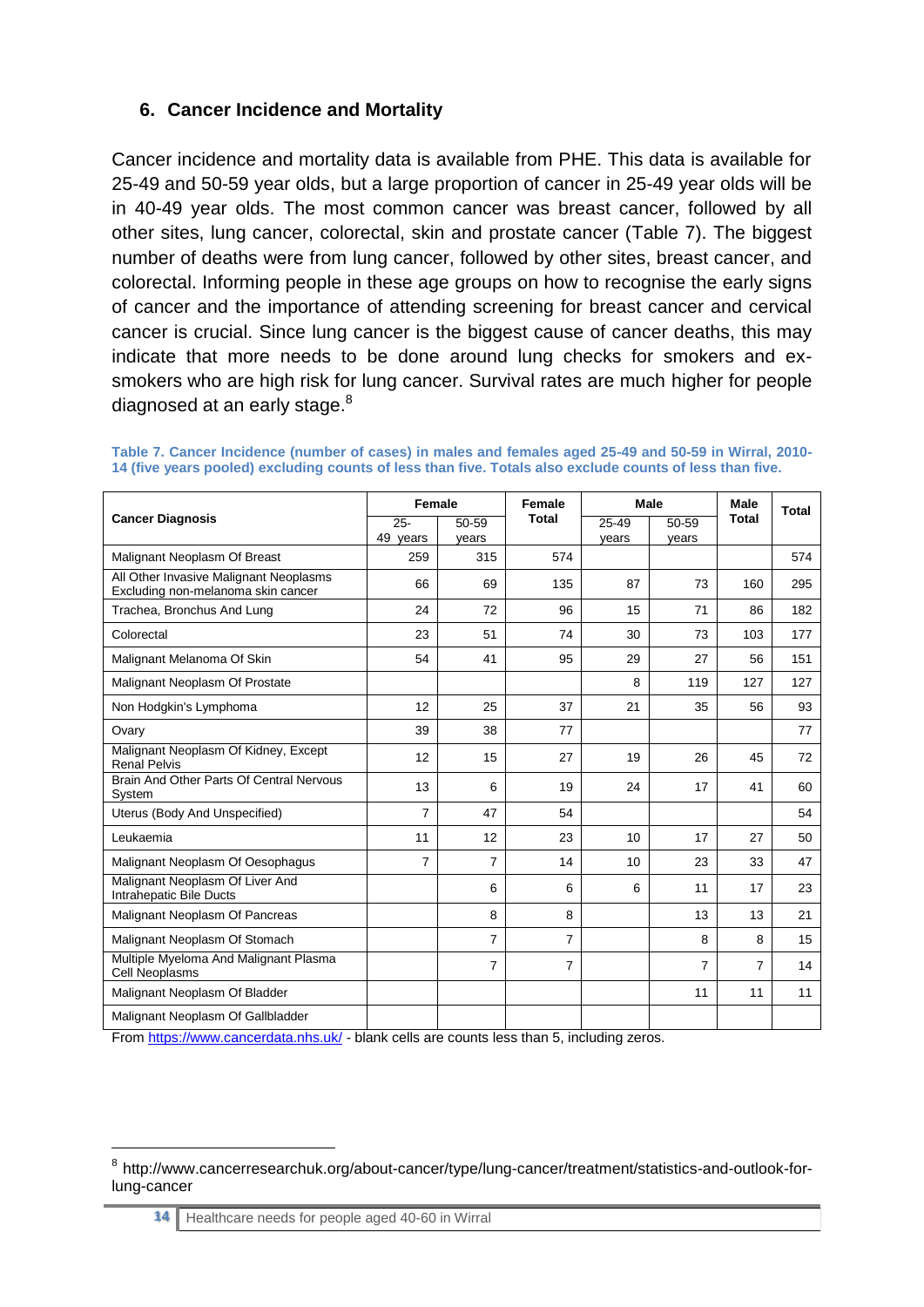**Table 8. Cancer Mortality (number of deaths) in males and females aged 25-49 and 50-59 in Wirral, 2010- 14 (five years pooled) excluding counts of less than five. Totals also exclude counts of less than five.**

| <b>Cancer Diagnosis</b>                                                        | Female             |                | Female       | <b>Male</b>    |                | <b>Male</b>    |                |
|--------------------------------------------------------------------------------|--------------------|----------------|--------------|----------------|----------------|----------------|----------------|
|                                                                                | $25 -$<br>49 years | 50-59<br>years | <b>Total</b> | 25-49<br>years | 50-59<br>years | <b>Total</b>   | <b>Total</b>   |
| Trachea, Bronchus And Lung                                                     | 16                 | 44             | 60           | 11             | 57             | 68             | 128            |
| All Other Invasive Malignant Neoplasms<br>Excluding non-melanoma skin cancer   | 12                 | 24             | 36           | 12             | 38             | 5              | 86             |
| Malignant Neoplasm Of Breast                                                   | 25                 | 38             | 63           |                |                |                | 63             |
| Colorectal                                                                     |                    | 13             | 13           |                | 23             | 23             | 36             |
| Brain And Other Parts Of Central Nervous<br>System                             |                    |                |              | 8              | 18             | 26             | 26             |
| Malignant Neoplasm Of Oesophagus                                               |                    |                |              | 6              | 16             | 22             | 22             |
| Malignant Neoplasm Of Pancreas                                                 |                    | 1              | 1            |                | 11             | 11             | 21             |
| Malignant Melanoma Of Skin                                                     |                    |                |              |                | 11             | 11             | 11             |
| Ovary                                                                          | 9                  |                | 9            |                |                |                | 9              |
| Malignant Neoplasm Of Liver And<br>Intrahepatic Bile Ducts                     |                    |                |              |                | 9              | 9              | 9              |
| Leukaemia                                                                      |                    |                |              |                | $\overline{7}$ | $\overline{7}$ | $\overline{7}$ |
| Malignant Neoplasm Of Prostate                                                 |                    |                |              |                | $\overline{7}$ | $\overline{7}$ | $\overline{7}$ |
| Non Hodgkin's Lymphoma                                                         |                    |                |              |                | 6              | 6              | 6              |
| Malignant Neoplasm Of Kidney, Except<br><b>Renal Pelvis</b>                    |                    | 6              | 6            |                |                |                | 6              |
| Multiple Myeloma And Malignant Plasma<br>Cell Neoplasms                        |                    |                |              |                | 6              | 6              | 6              |
| Uterus (Body And Unspecified)                                                  |                    |                |              |                |                |                |                |
| Malignant Neoplasm Of Bladder                                                  |                    |                |              |                |                |                |                |
| Malignant Neoplasm Of Stomach                                                  |                    |                |              |                |                |                |                |
| Malignant Neoplasm Of Gallbladder<br>$\cdots$<br>$\mathbf{r}$ and $\mathbf{r}$ |                    |                | $ -$         | - 11           |                |                |                |

Fro[m https://www.cancerdata.nhs.uk/](https://www.cancerdata.nhs.uk/) - blank cells are counts less than 5, including zeros.

#### **7. Conceptions and Parenthood**

The average age of parents in England has increased by 4 years in the last four decades. At the birth of a child in 2015, fathers averaged 33.2 years of age and mothers 30.3 years.<sup>9</sup> This means that many 40-60 year olds may have young children. In 2014, 2.7% of conceptions in the North West of England were in women aged 40 and over. Women who are pregnant over 40 are at increased risk of complications of pregnancy and delivery, for both mother and infant, and increased chance of having twins or having babies with genetic disorders like Downs syndrome (Trisonomy 21).

https://www.ons.gov.uk/peoplepopulationandcommunity/birthsdeathsandmarriages/livebirths/bulletins/ birthsbyparentscharacteristicsinenglandandwales/2015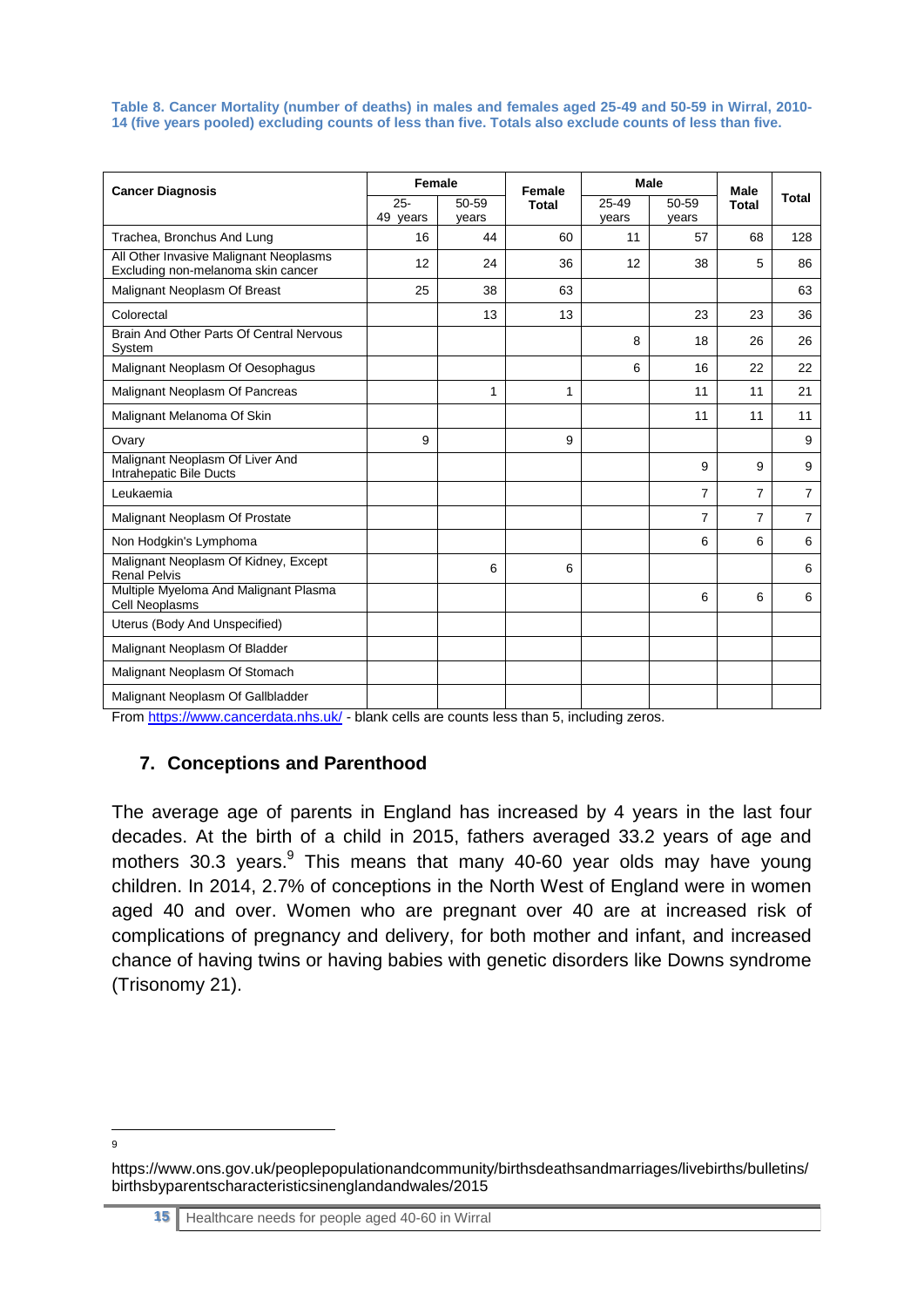## **8. A&E Presentations**

A&E presentations in people aged 40-60 are lower than other age groups in Wirral at around 0.22 presentations per person, per year. 40-60 year olds make up around 21% of A&E presentations. A&E presentations are higher in 0-4s, 15-29 year olds, and then show a steady increase from age 70 onwards to 0.8 year for people aged 90 and over. We do not have data on diagnosis codes to know more about reasons for people presenting to A&E, unless they are then admitted to hospital.





#### **9. Hospital Admissions**

Of hospital inpatient admissions in Wirral during the three years from 2013/14 to 2015/16, 22% were in 40-59 year olds. The diagnosis codes with the most hospital admissions were kidney disease (but this was primarily for kidney dialysis which results in a large number of admissions being coded for each individual), pain in throat and chest, abdominal and pelvic pain, dorsalgia (back pain), gastritis and duodenitis, and mental & behavioural disorders due to use of alcohol. The chapters with the most admissions were around digestive disease (eg liver disease or stomach problems), musculoskeletal disease, circulatory disease (e.g. heart disease or stroke), injuries and respiratory disease (e.g. chronic lung disease or asthma).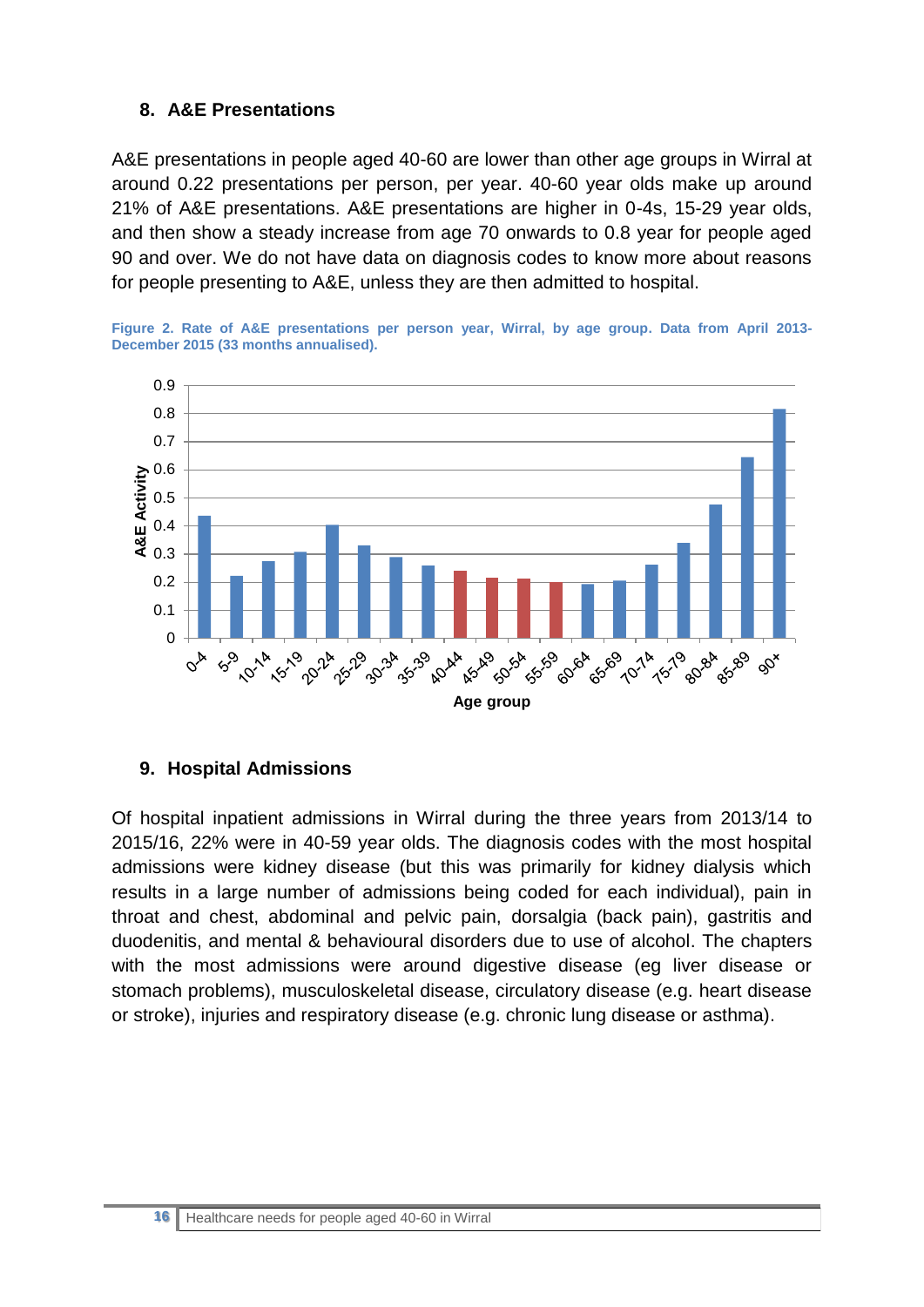| Age group | <b>Males</b> | <b>Females</b> | <b>Total</b> | % of Total |
|-----------|--------------|----------------|--------------|------------|
| $0 - 4$   | 14,829       | 11,953         | 26,782       | 5.70%      |
| $5-9$     | 3,299        | 2,649          | 5,948        | 1.30%      |
| $10 - 14$ | 2,918        | 2,833          | 5,751        | 1.20%      |
| $15 - 19$ | 3,788        | 7,758          | 11,546       | 2.40%      |
| $20 - 24$ | 4,355        | 14,392         | 18,747       | 4.00%      |
| $25 - 29$ | 4,707        | 16,017         | 20,724       | 4.40%      |
| $30 - 34$ | 5,231        | 14,832         | 20,063       | 4.20%      |
| $35 - 39$ | 5,717        | 11,142         | 16,859       | 3.60%      |
| 40 - 44   | 9,972        | 11,552         | 21,524       | 4.60%      |
| 45 - 49   | 10,821       | 14,551         | 25,372       | 5.40%      |
| $50 - 54$ | 14,324       | 15,100         | 29,424       | 6.20%      |
| $55 - 59$ | 15,434       | 13,696         | 29,130       | 6.20%      |
| 60 - 64   | 17,466       | 15,388         | 32,854       | 7.00%      |
| 65 - 69   | 22,396       | 18,838         | 41,234       | 8.70%      |
| 70 - 74   | 21,624       | 17,735         | 39,359       | 8.30%      |
| 75 - 79   | 22,303       | 19,700         | 42,003       | 8.90%      |
| 80 - 84   | 17,995       | 21,164         | 39,159       | 8.30%      |
| $85+$     | 17,275       | 28,702         | 45,977       | 9.70%      |
| Total     | 214,454      | 258,002        | 472,456      | 100%       |

#### **Table 9. Hospital admissions by age group in Wirral, 3 years data from 2013/14 to 2015/16. Source: HES**

#### **Table 10. Hospital admissions by ICD-10 Chapter, 3 years data from 2013/14 to 2015/16. Source: HES**

| <b>ICD10 Chapter</b>                                                                                   | <b>Males</b> | Female<br>s | <b>Persons</b> | $%$ of<br><b>Total</b> |
|--------------------------------------------------------------------------------------------------------|--------------|-------------|----------------|------------------------|
| Certain infectious and parasitic diseases                                                              | 815          | 1,184       | 1,999          | 1.9%                   |
| Congenital malformations, deformations and chromosomal abnormalities                                   | 72           | 116         | 188            | 0.2%                   |
| Diseases of the blood and blood-forming organs and certain disorders involving<br>the immune mechanism | 672          | 814         | 1,486          | 1.4%                   |
| Diseases of the circulatory system                                                                     | 4,272        | 2,584       | 6,856          | 6.5%                   |
| Diseases of the digestive system                                                                       | 7.451        | 8,722       | 16.173         | 15.3%                  |
| Diseases of the ear and mastoid process                                                                | 187          | 215         | 402            | 0.4%                   |
| Diseases of the eye and adnexa                                                                         | 714          | 682         | 1,396          | 1.3%                   |
| Diseases of the genitourinary system*                                                                  | 10,586       | 10,034      | 20,620         | 19.6%                  |
| Diseases of the musculoskeletal system and connective tissue                                           | 4,332        | 5,878       | 10,210         | 9.7%                   |
| Diseases of the nervous system                                                                         | 1,396        | 1,730       | 3,126          | 3.0%                   |
| Diseases of the respiratory system                                                                     | 2,388        | 3,142       | 5,530          | 5.2%                   |
| Diseases of the skin and subcutaneous tissue                                                           | 1,241        | 1,139       | 2,380          | 2.3%                   |
| Endocrine, nutritional and metabolic diseases                                                          | 1,549        | 1,540       | 3,089          | 2.9%                   |
| Factors influencing health status and contact with health services                                     | 1,361        | 1,319       | 2,680          | 2.5%                   |
| Injury, poisoning and certain other consequences of external causes                                    | 3,217        | 2,875       | 6,092          | 5.8%                   |
| Mental and behavioural disorders                                                                       | 1.746        | 979         | 2.725          | 2.6%                   |
| Neoplasms                                                                                              | 2,643        | 3,374       | 6,017          | 5.7%                   |
| Pregnancy, childbirth and the puerperium                                                               |              | 818         | 818            | 0.8%                   |
| Symptoms, signs and abnormal clinical and laboratory findings, not elsewhere<br>classified             | 5,909        | 7,754       | 13,663         | 13.0%                  |
| <b>Grand Total</b>                                                                                     | 50,551       | 54,899      | 105,450        | 100.0%                 |

**17** Healthcare needs for people aged 40-60 in Wirral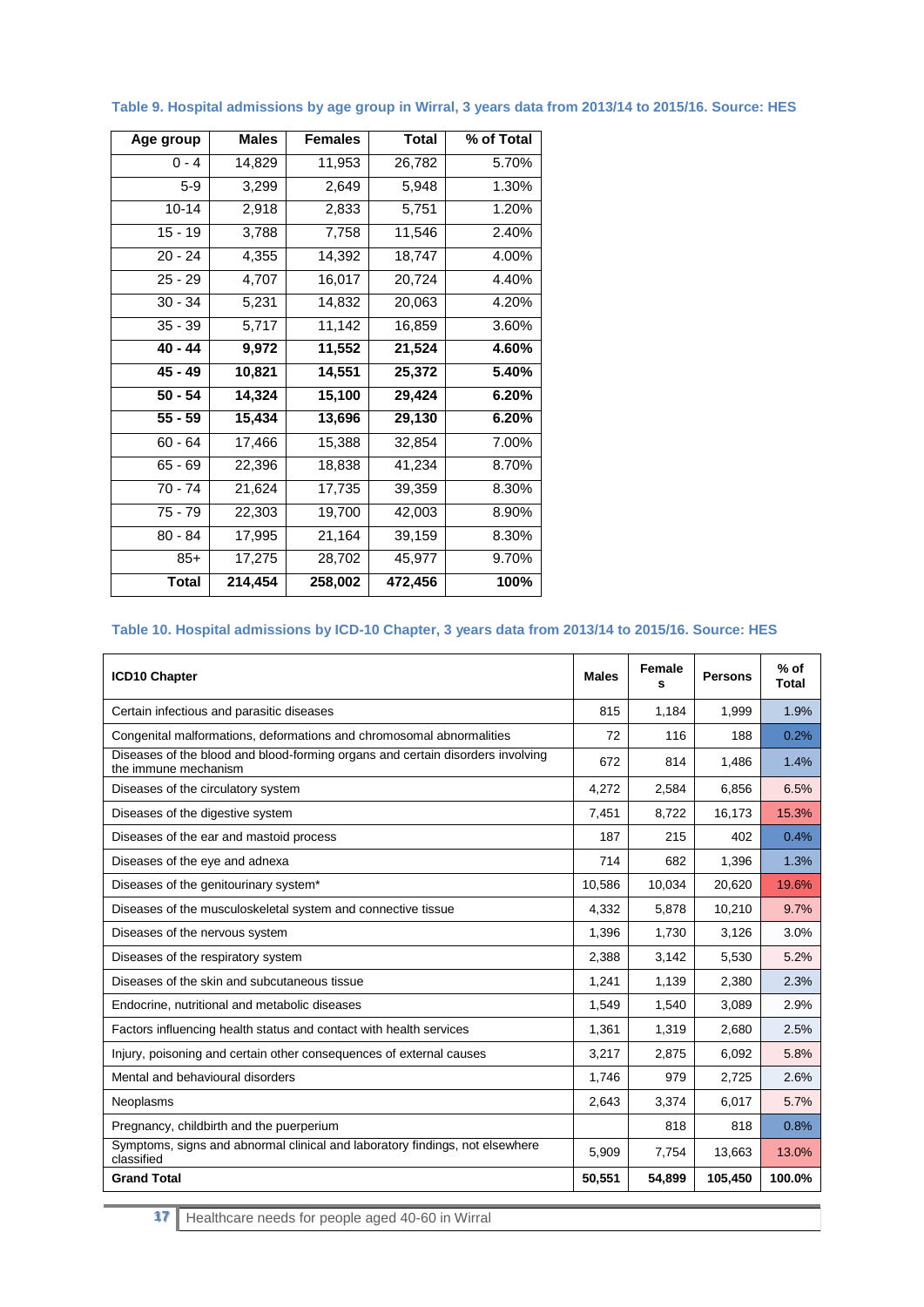#### **Table 11. Hospital admissions by primary diagnosis codes for 40-59 year olds in Wirral, 3 years data from 2013/14 to 2015/16. Data for codes with more than 500 admissions in time period.**

| <b>Diagnosis</b>                                                         | Male   | Female | <b>Total</b> | % of Total |
|--------------------------------------------------------------------------|--------|--------|--------------|------------|
| Chronic kidney disease                                                   | 8,593  | 5,344  | 13,937       | 13.2%      |
| Pain in throat and chest                                                 | 1,786  | 1,977  | 3,763        | 3.6%       |
| Abdominal and pelvic pain                                                | 953    | 1,873  | 2,826        | 2.7%       |
| Dorsalgia [back pain]                                                    | 959    | 1,442  | 2,401        | 2.3%       |
| Gastritis and duodenitis                                                 | 723    | 1,030  | 1,753        | 1.7%       |
| Mental and behavioural disorders due to use of alcohol                   | 1.221  | 512    | 1,733        | 1.6%       |
| Disorders of mineral metabolism                                          | 917    | 739    | 1,656        | 1.6%       |
| Pneumonia, organism unspecified                                          | 691    | 703    | 1,394        | 1.3%       |
| Cholelithiasis [gall stones]                                             | 346    | 872    | 1,218        | 1.2%       |
| Other chronic obstructive pulmonary disease                              | 458    | 737    | 1,195        | 1.1%       |
| Cystitis                                                                 | 6      | 1,098  | 1,104        | 1.0%       |
| Internal derangement of knee                                             | 674    | 406    | 1,080        | 1.0%       |
| Diverticular disease of intestine                                        | 458    | 568    | 1,026        | 1.0%       |
| Headache                                                                 | 329    | 607    | 936          | 0.9%       |
| Other soft tissue disorders, not elsewhere classified                    | 360    | 567    | 927          | 0.9%       |
| Other gastroenteritis and colitis of infectious and unspecified origin   | 345    | 546    | 891          | 0.8%       |
| Other diseases of intestine                                              | 442    | 440    | 882          | 0.8%       |
| Alcoholic liver disease                                                  | 554    | 314    | 868          | 0.8%       |
| Other diseases of oesophagus                                             | 499    | 356    | 855          | 0.8%       |
| Chronic ischaemic heart disease                                          | 620    | 222    | 842          | 0.8%       |
| Atrial fibrillation and flutter                                          | 597    | 239    | 836          | 0.8%       |
| Other disorders of urinary system                                        | 210    | 624    | 834          | 0.8%       |
| Other diseases of digestive system                                       | 445    | 389    | 834          | 0.8%       |
| Calculus of kidney and ureter                                            | 493    | 245    | 738          | 0.7%       |
| Gastro-oesophageal reflux disease                                        | 348    | 386    | 734          | 0.7%       |
| Cellulitis                                                               | 473    | 258    | 731          | 0.7%       |
| Haemorrhoids                                                             | 368    | 330    | 698          | 0.7%       |
| Crohn's disease [regional enteritis]                                     | 253    | 443    | 696          | 0.7%       |
| Abnormalities of breathing                                               | 302    | 386    | 688          | 0.7%       |
| Shoulder lesions                                                         | 281    | 389    | 670          | 0.6%       |
| Mononeuropathies of upper limb                                           | 279    | 380    | 659          | 0.6%       |
| Diaphragmatic hernia                                                     | 266    | 389    | 655          | 0.6%       |
| Other malignant neoplasms of skin                                        | 310    | 343    | 653          | 0.6%       |
| Other joint disorders, not elsewhere classified                          | 276    | 355    | 631          | 0.6%       |
| Acute myocardial infarction                                              | 416    | 170    | 586          | 0.6%       |
| Iron deficiency anaemia                                                  | 127    | 451    | 578          | 0.5%       |
| Dyspepsia                                                                | 196    | 376    | 572          | 0.5%       |
| Asthma                                                                   | 156    | 416    | 572          | 0.5%       |
| Syncope and collapse                                                     | 289    | 272    | 561          | 0.5%       |
| Unspecified acute lower respiratory infection                            | 230    | 328    | 558          | 0.5%       |
| Other symptoms and signs involving the digestive system and abdomen      | 174    | 379    | 553          | 0.5%       |
| Complications of procedures, not elsewhere classified                    | 220    | 304    | 524          | 0.5%       |
| Medical observation and evaluation for suspected diseases and conditions | 244    | 271    | 515          | 0.5%       |
| Inquinal hernia                                                          | 475    | 33     | 508          | 0.5%       |
| Other                                                                    | 22,189 | 26,390 | 48,579       | 46%        |
| <b>Total</b>                                                             | 50,551 | 54,899 | 105,450      | 100.0%     |

## **10. Walk In Centre (WIC) Attendances**

As with A&E attendances, the 40-59 age group do not have a high rate of walk in centre (WIC) attendances when compared to other age groups. Unlike A&E attendances, walk in centre attendances do not peak in older age groups, rather they peak in 20-24 year olds. Attendances at walk in centres were typically for wound dressings, minor injuries, and infections.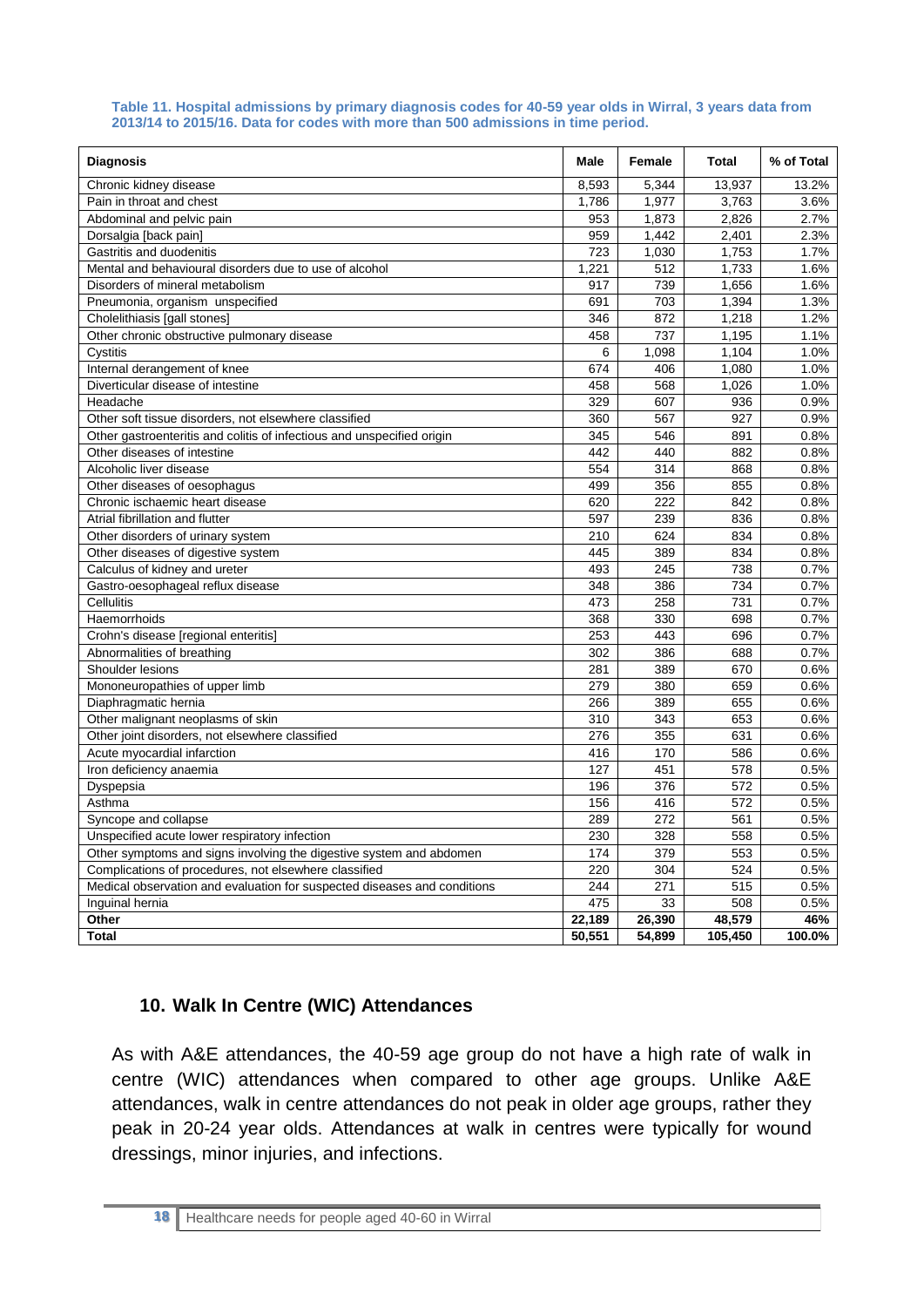

**Figure 3. Walk in Centre Attendances per person year by age group in Wirral, 2015/16. Source: Data from Wirral Community Trust.** 

## **11. NHS Healthchecks**

NHS Healthchecks in Wirral are commissioned by Public Health and provided by General Practices. These should involve every adult aged 40-74 who does not already have heart disease, stroke, kidney disease or diabetes having their risk of these diseases assessed and then receiving support and advice to help them reduce or manage that risk. We know that most recent data on the Healthchecks programme suggested the proportion of people invited has reached 76.8% of the eligible population since 2013 (people are invited on a rolling schedule so that they have a check every five years), while people actually receiving a check has reached 33.3% (data as of quarter 2, 2016/17). Both of these metrics are better than the national average, but the proportion of people invited who attend their healthcheck is 43.3%, which is lower than the national average. There were 55 alcohol referrals, 217 weight management referrals and 21 smoking cessation referrals as a result of NHS Healthchecks in 2015/16. We do not currently have this data by age in order to look specifically at numbers for 40-60 year olds.